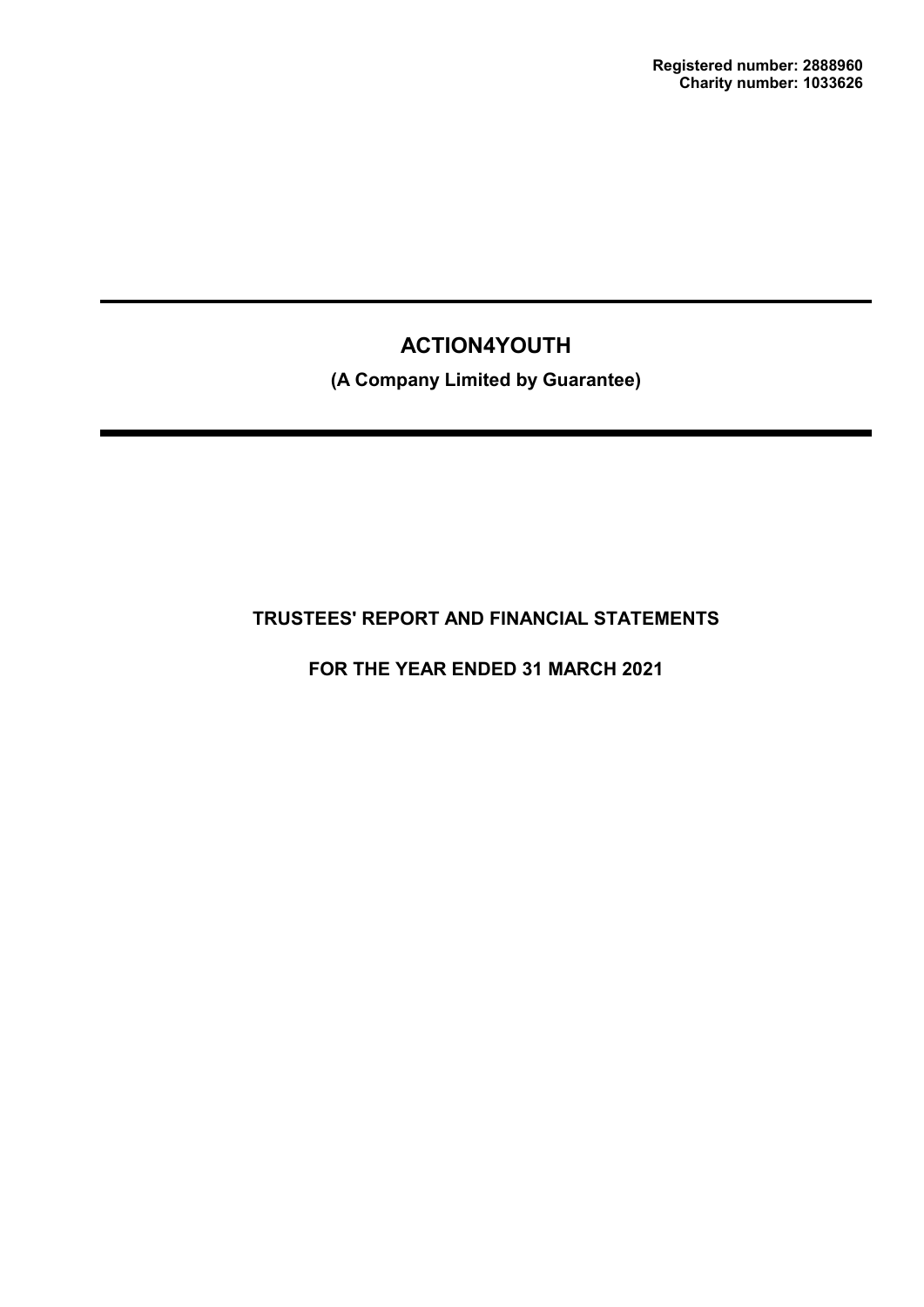# **(A Company Limited by Guarantee)**

# **CONTENTS**

|                                                                                | Page      |
|--------------------------------------------------------------------------------|-----------|
| Reference and Administrative Details of the Charity, its Trustees and Advisers | 1         |
| <b>Trustees' Report</b>                                                        | $2 - 10$  |
| <b>Independent Auditors' Report</b>                                            | $11 - 13$ |
| <b>Statement of Financial Activities</b>                                       | 14        |
| <b>Balance Sheet</b>                                                           | $15 - 16$ |
| <b>Statement of Cash Flows</b>                                                 | 17        |
| <b>Notes to the Financial Statements</b>                                       | $18 - 35$ |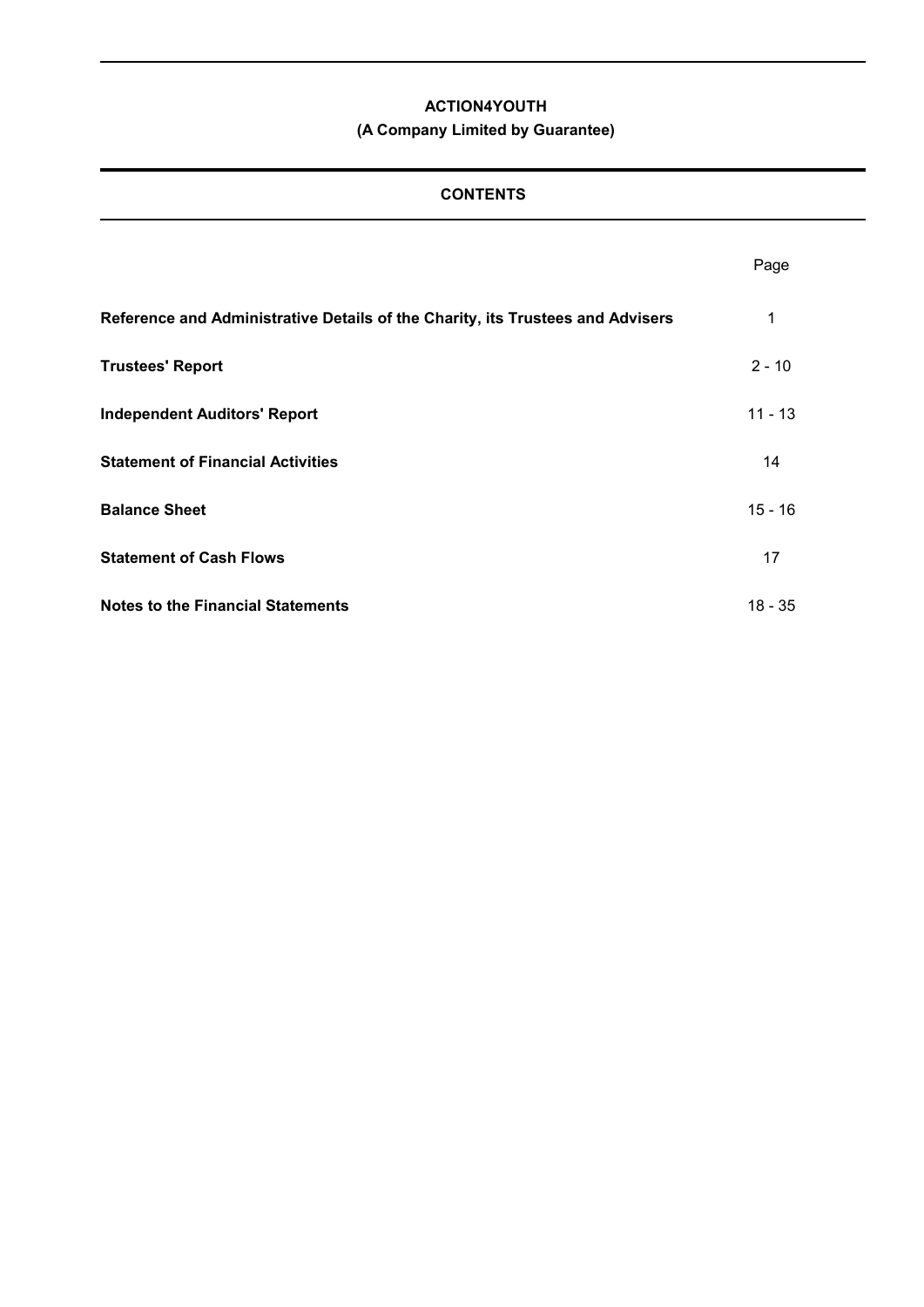### **(A Company Limited by Guarantee)**

### **REFERENCE AND ADMINISTRATIVE DETAILS OF THE COMPANY, ITS TRUSTEES AND ADVISERS FOR THE YEAR ENDED 31 MARCH 2021**

### **Trustees**

D Teasdale, Chairman L D Oldreive C R Soames J S Chana J M Trebble D Williams G R A Shankland G Hill J Y Hulme D P Knox J Dees N Field

#### **Company registered number**

2888960

### **Charity registered number**

1033626

#### **Registered office**

5 Smeaton Close, Aylesbury, Buckinghamshire, HP19 8UN

### **Company secretary**

J F M Cameron

#### **Chief executive officer**

J F M Cameron

### **Independent auditors**

Hillier Hopkins LLP, 249 Silbury Boulevard, Milton Keynes, Buckinghamshire, MK9 1NA

# **Bankers**

Lloyds Bank plc, 1 Market Square, Aylesbury, Buckinghamshire, HP20 1TD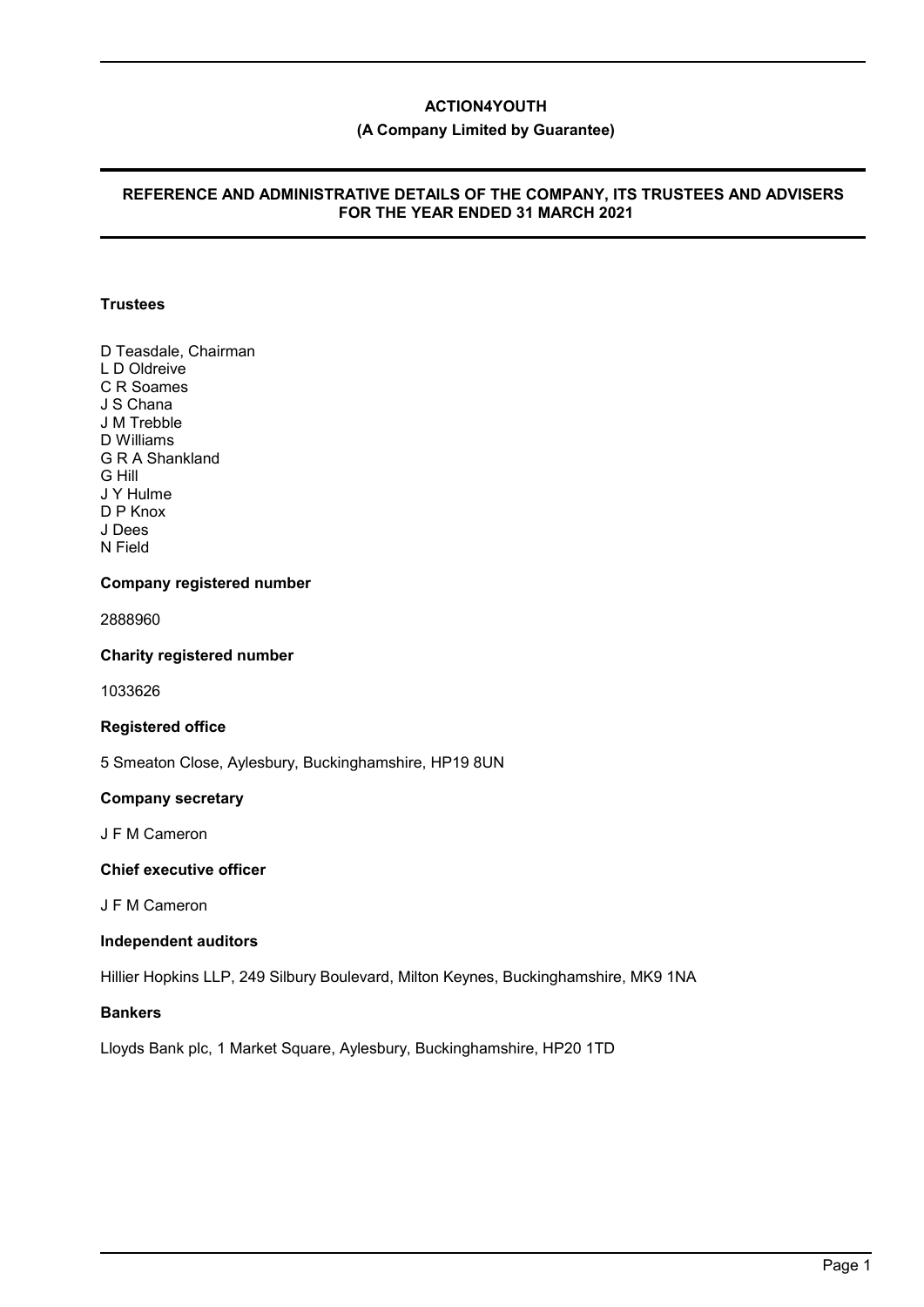#### **(A Company Limited by Guarantee)**

### **TRUSTEES' REPORT FOR THE YEAR ENDED 31 MARCH 2021**

The Trustees present their annual report together with the audited financial statements of the charitable company for the 1 April 2020 to 31 March 2021. The Trustees confirm that the Annual Report and financial statements of the charitable company comply with the current statutory requirements, the requirements of the charitable company's governing document and the provisions of the Statement of Recommended Practice (SORP), applicable to charities preparing their accounts in accordance with the Financial Reporting Standard applicable in the UK and Republic of Ireland (FRS 102) (effective 1 January 2015) as amended by Update Bulletin 1 (effective 1 January 2015).

 Since the charitable company qualifies as small under section 383, the strategic report required of medium and large companies under The Companies Act 2006 (Strategic Report and Director's Report) Regulations 2013 is not required.

The charitable company also trades under the name Caldecotte Xperience.

### **Objectives and Activities**

### **a. Policies and objectives**

The objectives of the charity are:

To help and educate children and young people, through informal education and leisure time activities to develop their physical, mental and spiritual, moral and cultural capacities, to achieve their full potential, that they may grow up to full maturity as responsible individuals and members of their communities and society.

### **b. Strategies for achieving objectives**

Our Strategy to achieve our stated objectives has had the following threads:

- To act as a voice for and of young people, strengthened by our expertise of voluntary and community children and young people's organisations and to be the natural first point of contact for these organisations.
- To provide leadership, training and support to voluntary and community children and young people's organisations.
- To develop strategic partnerships with both statutory and voluntary organisations.
- To be a recognised, inclusive and well informed resource supporting our full membership, ranging from small clubs to larger national organisations.
- To enable the participation of children and young people at all levels of Action4Youth, so that their voices are heard.
- To be a proactive and flexible organisation which responds to opportunities for continuing development.
- To operate our outdoor education centre, Caldecotte Xperiance, in a way which is financially sustainable.
- To deliver programmes appropriate for the development of children and young people.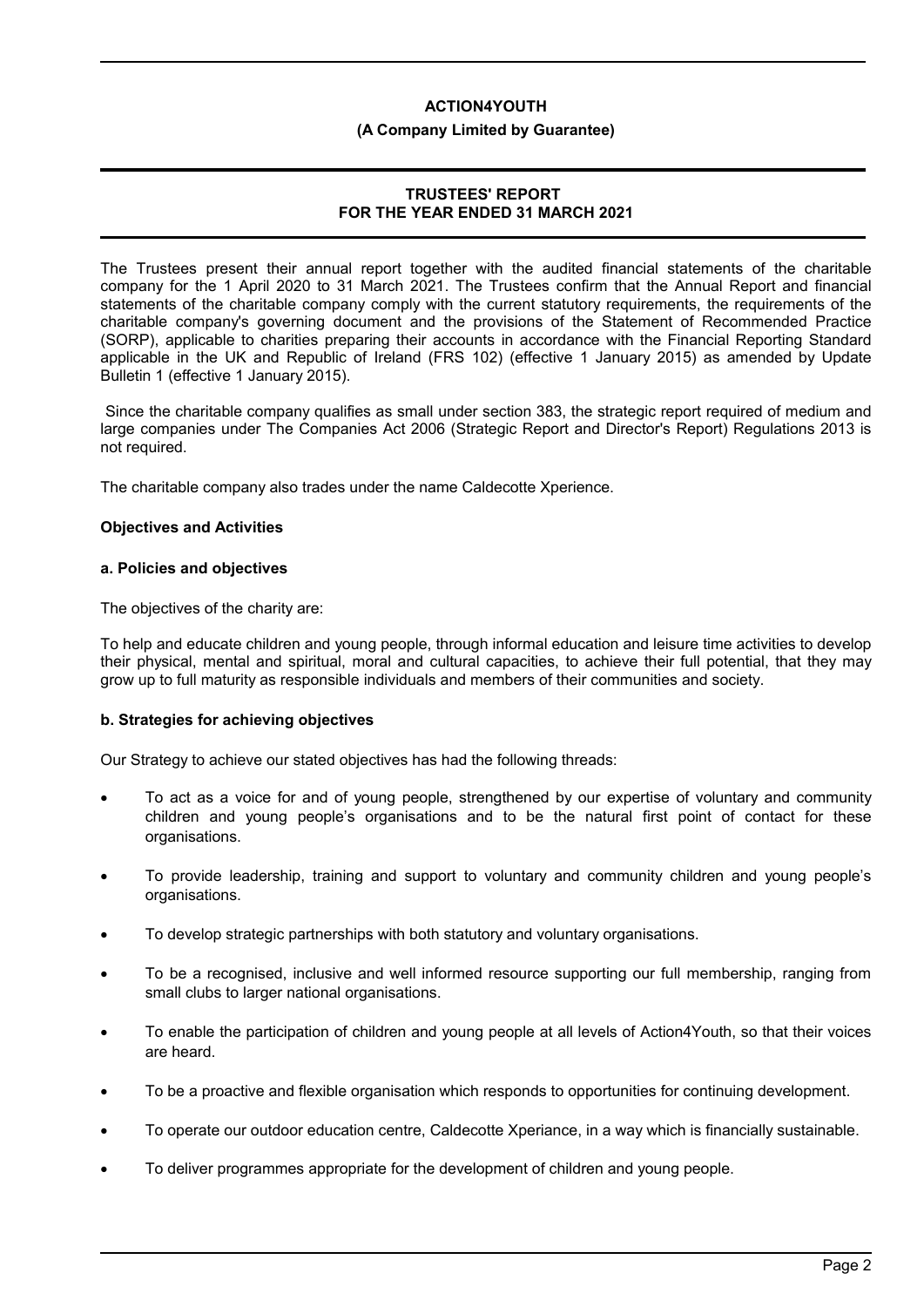#### **(A Company Limited by Guarantee)**

### **TRUSTEES' REPORT (continued) FOR THE YEAR ENDED 31 MARCH 2021**

#### **c. Activities for achieving objectives**

Action4Youth takes the strategic lead for the voluntary organisations supporting children and young people, aged 5 – 25 years in Buckinghamshire & Milton Keynes, including a range of locally based children and young people's voluntary sector projects and agencies, as well as the local associations of national voluntary youth organisations.

Action4Youth has representation on the Bucks Children's Partnership Board, The Youth Offending Service Board, Bucks Strategic Partners Board and The VCS Recovery Board.

Action4Youth is a member of UK Youth and The National Association of Boys and Girls Clubs and represents Buckinghamshire and Milton Keynes.

Action4Youth is one of five infrastructure charities representing the third sector at regular meetings with the Bucks County Council Chief Executive, senior officers and the Deputy Leader of the Council. This partnership aims to bring strategic alignment to the sector and the Council.

Action4Youth holds a contract to deliver the National Citizen Service of Buckinghamshire, delivers The Inspiration Programme in schools and runs the Duke of Edinburgh's Award across Milton Keynes and Buckinghamshire.

Action4Youth provides a range of programmes, activities and services which support those young people at risk and creates opportunities for development and advancement for all young people.

#### **d. Volunteers**

The company is grateful for the efforts of its volunteers. The use of volunteers and other donated services or facilities in the course of undertaking the organisation's charitable or income generating activities are not included in the Statement of Financial Activities.

### **Achievements and performance**

#### **a. Key financial performance indicators**

The organisation's overall financial objective is to ensure that reserves, at each year end, are sufficient to ensure the future financial stability of Action4Youth, and its ability to continue to achieve its objectives in an increasingly difficult funding environment. In this respect the financial performance of the Caldecotte Xperience and our contract for NCS delivery are key and closely monitored indicators. The Duke of Edinburgh Award is a small but growing income stream and the Inspiration Programme continues to develop.

Despite extremely challenging operating conditions in 2020/21, Action4Youth has ended the year in a robust position. This was achieved by taking all necessary actions to reduce costs, including reducing the staff team by a third. The government's furlough scheme was used to ensure that key staff members would be available to return to work as conditions improve. Some staff members were on furlough for extended periods and others on part furlough.

Fundraising was successful during the year which eased the pressure on cash flow and ensured long term viability.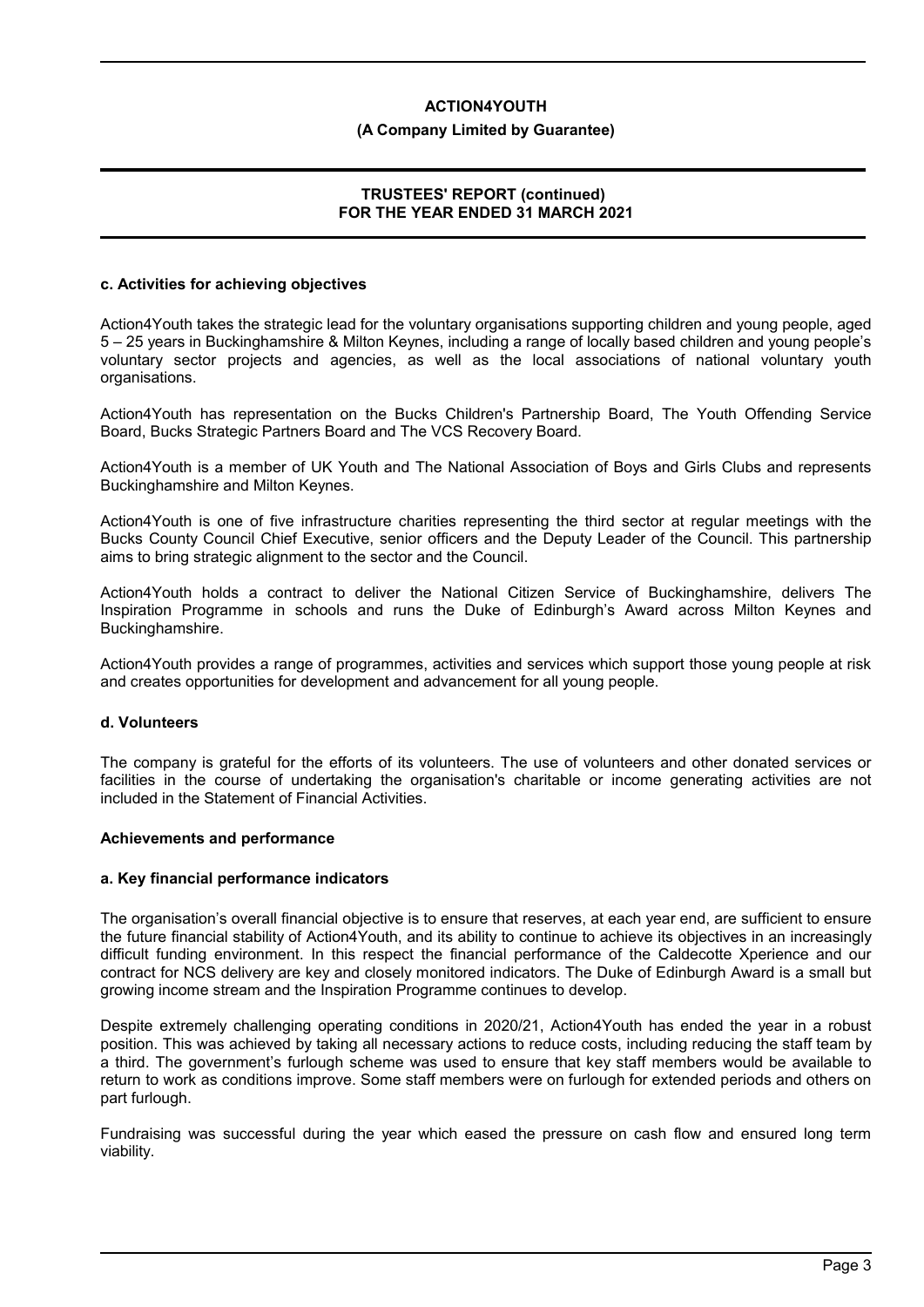#### **(A Company Limited by Guarantee)**

### **TRUSTEES' REPORT (continued) FOR THE YEAR ENDED 31 MARCH 2021**

#### **b. Review of activities**

Action4Youth's normal range of programmes, activities and support for young people was seriously impacted by the advent of the covid 19 pandemic in the early spring of 2020. The consequent lockdowns and restrictions meant that interaction with young people in person was largely impossible for much of the year.

Action4Youth's outdoor adventure and learning centre, Caldecotte Xperience in Milton Keynes provides high quality educational experiences for more than 15,000 young people in a normal year from Milton Keynes, Bucks, Cambridgeshire, Oxfordshire, Hertfordshire and Bedfordshire. The young people gain in many ways from these opportunities, notably in team building, communication skills and gaining in self-esteem. On residential visits they also forge new, stronger relationships with their teachers which are proven to lead to better outcomes back in school. Visitors to the centre are primarily school groups, both primary and secondary, but many others come from clubs and other groups.

In 2020 residential visits were not permitted and only a relatively small number of day visits went ahead. The team at Caldecotte Xperience continued to work with a small number of special needs groups throughout the year.

As delivery partners for the National Citizen Service, we deliver the programme in summer and autumn across Buckinghamshire. In 2020 there was no summer NCS programme though Action4Youth ran a small programme called "Keep Doing Good" for 110 young people. A revised autumn NCS programme, Moving Forward, went ahead with 200 young people completing the programme in 2020.

Action4Youth continues to be the leading infrastructure support organisation for youth clubs and organisations across Buckinghamshire, offering essential support and training to these organisations. During the year 57 clubs and organisations were in membership. This number is down on previous years because a number of clubs and organisations remained closed throughout 2020 because of the pandemic. Training was delivered online rather than in person as in the past.

The Inspiration Programme was delivered in a number of schools with the programme being adapted to online learning when schools were closed.

Since September 2016 when Action4Youth became the license holder for the Duke of Edinburgh Award scheme for Milton Keynes and Bucks with the ability to establish groups and run expeditions, activity to develop the programme has progressed. During 2020/21 most activities were delayed, postponed or cancelled but there was some activity in late March 2021 as restrictions began to ease.

The mentoring programme continued to be delivered in High Wycombe, as restrictions allowed, with support from the Bucks Council offering one to one support to young people displaying disruptive behaviour and, in some cases, at risk of exclusion.

Our fundraising efforts have been effective in 2020/21 and the funds raised, from a range of sources but predominantly charitable trusts and foundations have made a very important contribution to the organisation's sustainability.

Despite the trials of the last 12 months, team morale is high, and we continue to benefit from an enthusiastic, experienced and committed group of people.

#### **c. Investment policy and performance**

Investment performance was in line with expectations given the current policy of placing surplus cash with banks and other Financial Institutions wholly covered by the Governments guarantees, for periods of up to two years.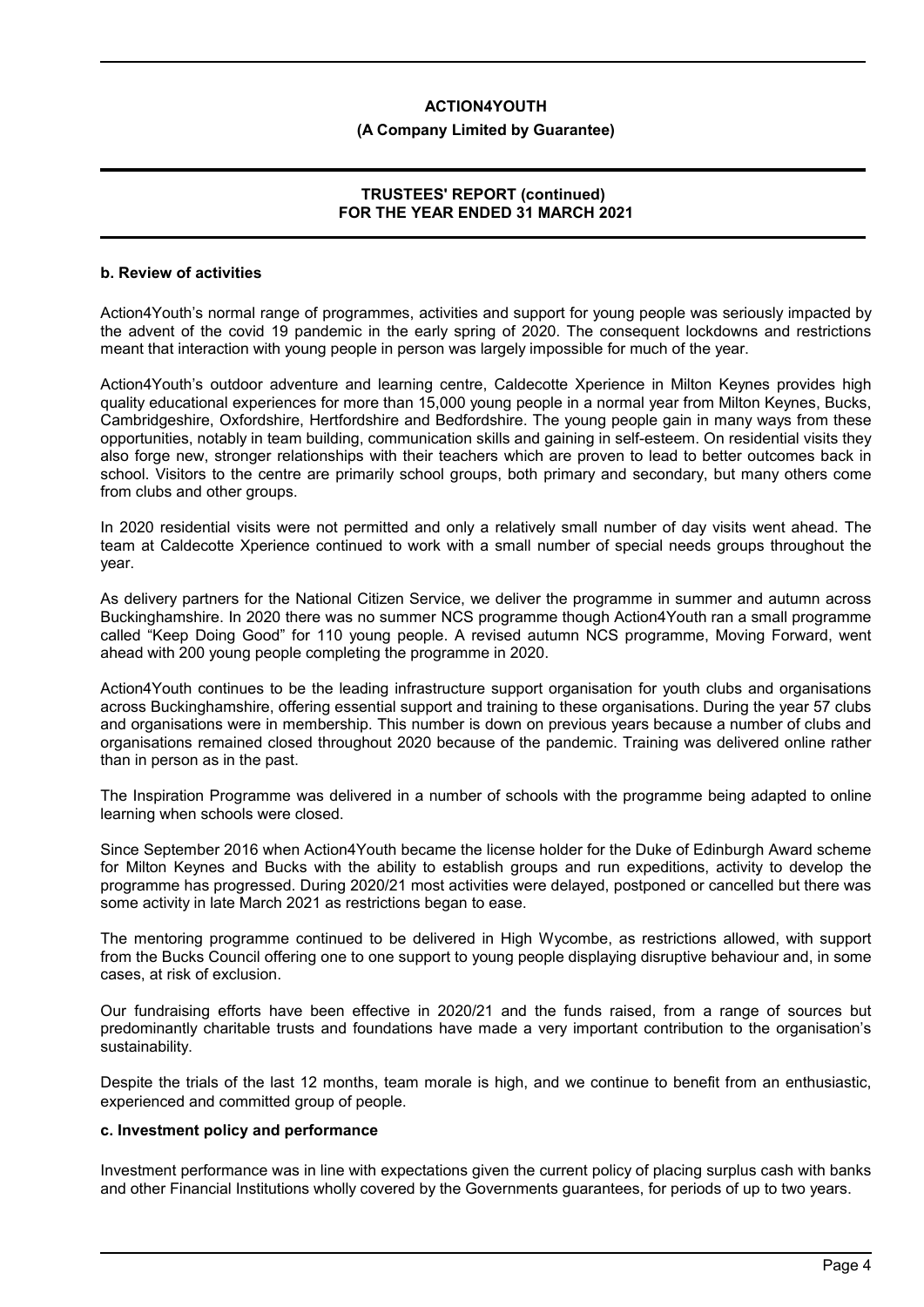#### **(A Company Limited by Guarantee)**

### **TRUSTEES' REPORT (continued) FOR THE YEAR ENDED 31 MARCH 2021**

#### **d. Factors relevant to achieve objectives**

#### **Financial review**

The accounts for the year show an overall surplus of £11,179, which compares to a surplus of £21,220 in the previous year. Due to COVID constraints the income for the year was vastly reduced from what was expected; £2.02m to just over £1.07m. Very prudent financial, people and asset management plus use of government schemes ensured operating costs were halved. This together with the cost of sales running at near zero, due to the very low business activity, allowed the year to end just above break even.

The welcome funding support of individuals and organisations (around 30% of income) has been an especially important factor in ending this hard year in a solvent position and ready to meet the challenges of 2021/22.

As of 31 March 2021, the balance sheet shows net assets including pension scheme liabilities of £881,837. Fixed assets primarily represent our ownership share of the Caldecotte outdoor education centre as well as the investment there in the two yurt villages.

Looking to the future, our balance sheet provides a good position going into 2021/22 to manage the challenges ahead. There are still many uncertainties, especially in the early months of the new year as restrictions start to ease. Increased area coverage for NCS and DofE offset some of the change of numbers in the traditional area coverage. A major challenge is ramping up usage levels at Caldecotte after COVID. The New Youth hub in High Wycombe will give some major new scope. Also, as we learn more regarding the changed NCS processes with Ingeus we feel more positive about the role A4Y can continue to play. All good vibes but major challenges. Luckily A4Y has a strong team with a good understanding of both the financial and operational aspects. They have very successfully managed A4Y through a very difficult 2020/21 and we are sure they will successfully see the organisation through the expected return to normality in 2021/22. Revenue expectations are anticipated to rise to around 75% of pre covid levels in 2021/22 before rising further in later years.

A4Y is well placed to help the youth sector where so many have lost out in 2020/21. We will aim to continue to provide the highest possible level of support for the youth sector in Buckinghamshire and Milton Keynes through the times ahead.

### **a. Going concern**

After making appropriate enquiries, the Trustees have a reasonable expectation that the company has adequate resources to continue in operational existence for the foreseeable future. For this reason they continue to adopt the going concern basis in preparing the financial statements. Further details regarding the adoption of the going concern basis can be found in the Accounting Policies.

#### **b. Principal risks and uncertainties**

The uncertainty on the speed of recovery and take up of offerings following COVID.

There is limited funding for all aspects of youth work and so Action4Youth continues to be actively involved in developing partnerships to reduce costs and increase outcomes for young people.

The principal risk to the Caldecotte Xperience (primarily short term) is to obtain enough bookings to ensure an effective income to cost balance. The challenge for 2021/22 is to recover COVID lost ground and improve usage of off-peak periods. Support though from schools remains strong so the signs are good.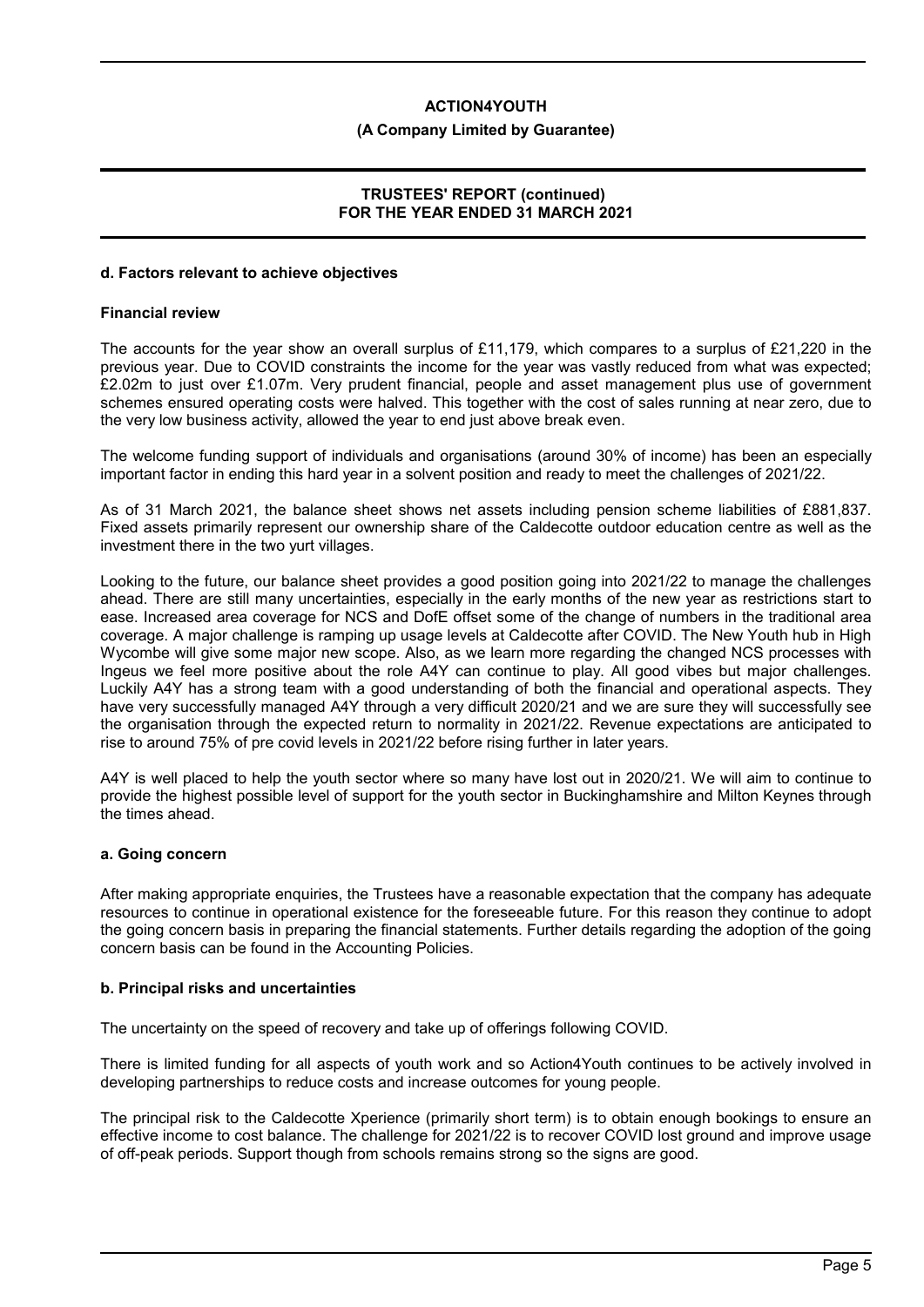#### **(A Company Limited by Guarantee)**

### **TRUSTEES' REPORT (continued) FOR THE YEAR ENDED 31 MARCH 2021**

For the National Citizens Service we are in year 2 of a 3 year contract. Processes and responsibilities changed with the renewed contract and 2020/21 was meant to be one of learning and fully understanding the impact. Covid stopped much of the learning but also changed some of the goal posts and there is now also uncertainty of the level of government funding for NCS ongoing. The territory has increased but numbers by territory are down. 2021/22 will be a learning and evaluating year.

The Inspiration Program continues to grow but it still in development and ongoing revenue will be dependent on schools/college funding.

Not achieving predicted fundraising income is an ongoing concern. It is core to the future. Investment continues to be made in people and processes to improve performance and improvements to the processes to monitor cost versus return are being made. To ensure compliance all fundraising is conducted observing the standards of the fundraising regulator.

#### **c. Reserves policy**

The reserves policy and its review is core to the annual business planning process. As part of that process a reserves target level is set for the year based on the expected business climate and coverage of core operational costs. The policy is primarily based on the Charity Commission guidance but is adjusted to take account of A4Y's income stream mix where contract rather than fundraising is the prime income stream.

During a very unpredictable 2020/21 cash flow monitoring and projection by week was used as a key control to plan ahead, make decisions and plan contingencies to ensure financial stability. This worked very successfully. For this reason and with this control in place for the second half of the year the Board authorised a target reserve level of zero to allow flexibility in managing the business through the difficult times.

For 2021/22 a reserves level of £300k has been agreed by the Board. This takes account of the projected cash flow and the operational and development needs of the 2021/22 business plan.

Action4Youth operates to a controlled plan with the aim of delivering an operating surplus. At times of planned major reorganisation or process change the operation may run at a temporary deficit.

### **d. Deficit**

Action4Youth operates to a controlled plan with the aim of delivering an operating surplus. At times of planned major reorganisation or process change the operation may run at a temporary deficit.

### **e. Principal funding**

The prime sources of income are:

- Contract income from the National Citizens Service.
- Fees paid to the outdoor education centre for delivering to school groups in term time and to voluntary youth groups, clubs and private groups at weekends and in the holidays.
- Programme delivery from the Duke of Edinburgh Award and The Inspiration Programme.
- External funding streams such as charitable trusts, fundraising events and donations.

A4Y manages its fundraising in house through a team led by the Chief Executive. In carrying out these activities the charity adheres to all recognised standard practices as well as all the latest data, security and people protection requirements of the data protection acts.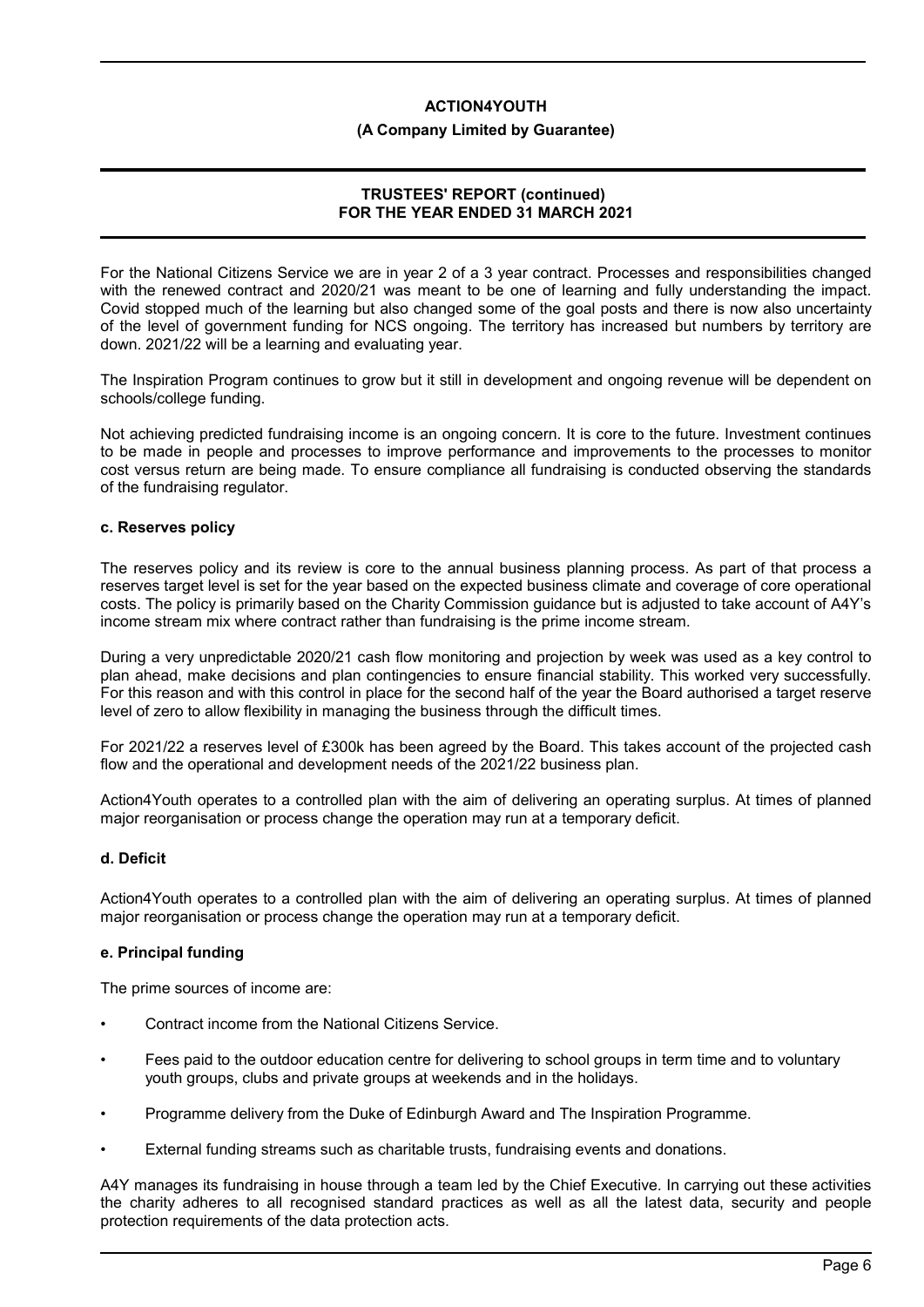#### **(A Company Limited by Guarantee)**

# **TRUSTEES' REPORT (continued) FOR THE YEAR ENDED 31 MARCH 2021**

We are grateful to the following individuals and organisations for their support:

| Anson Charitable Trust                      | Police Property Act Fund                            |
|---------------------------------------------|-----------------------------------------------------|
| Bedfordshire and Luton Community Foundation | Roger and Jean Jefcoate Trust                       |
| Bella Henman                                | Rotary Club of Winslow                              |
| <b>Heart of Bucks</b>                       | Rothschild Foundation                               |
| <b>KFC Foundation</b>                       | Susanna Peake Charitable Trust                      |
| John Lewis                                  | Swire Charitable Trust                              |
| Julia and Hans Rausing Trust                | Thrive Homes Community Grant Fund                   |
| Julia Mary Wood Charitable Trust            | The Parks Trust                                     |
| <b>KFC Foundation</b>                       | The Edward Gosling Foundation                       |
| Mobbs Memorial Fund                         | The Hands Family Trust                              |
| Milton Keynes Community Foundation          | Vale of Aylesbury Housing Thriving Communities Fund |

#### **e. Material investments policy**

The Board is concerned to maximise the level of income obtained from its investments but is mindful that its reserves may be required at relatively short notice. The Board of Trustees has continued with the policy of placing surplus cash with Banks and other Financial Institutions in branches wholly covered by the Government guarantees, for periods of up to two years. The balance of cash is held on deposit at Lloyds Bank.

In line with the above the Board regularly reviews investment policy to ensure it meets the needs of balancing the needs of liquidity and returns. Currently with limited funds and many uncertainties and very low return rates the bias is towards liquidity until the future becomes more certain.

### **Structure, governance and management**

#### **a. Constitution**

The charitable company is registered as a charitable company limited by guarantee and was set up by a Memorandum of Association on 10/06/2005. Its registered charity number is 1033626.

### **b. Method of appointment or election of Trustees**

The management of the charitable company is the responsibility of the Trustees who are elected and co-opted under the terms of the Articles of Association.

### **c. Policies adopted for the induction and training of Trustees**

The Trustees' training needs are reviewed at board meetings, and implemented annually. Any new Trustees are fully inducted and trained according to their needs.

### **d. Pay policy for senior staff**

The Board's policy continues to be to pay salaries which attract excellent staff, whilst remaining within the range of salaries paid by comparable organisations in the charity sector.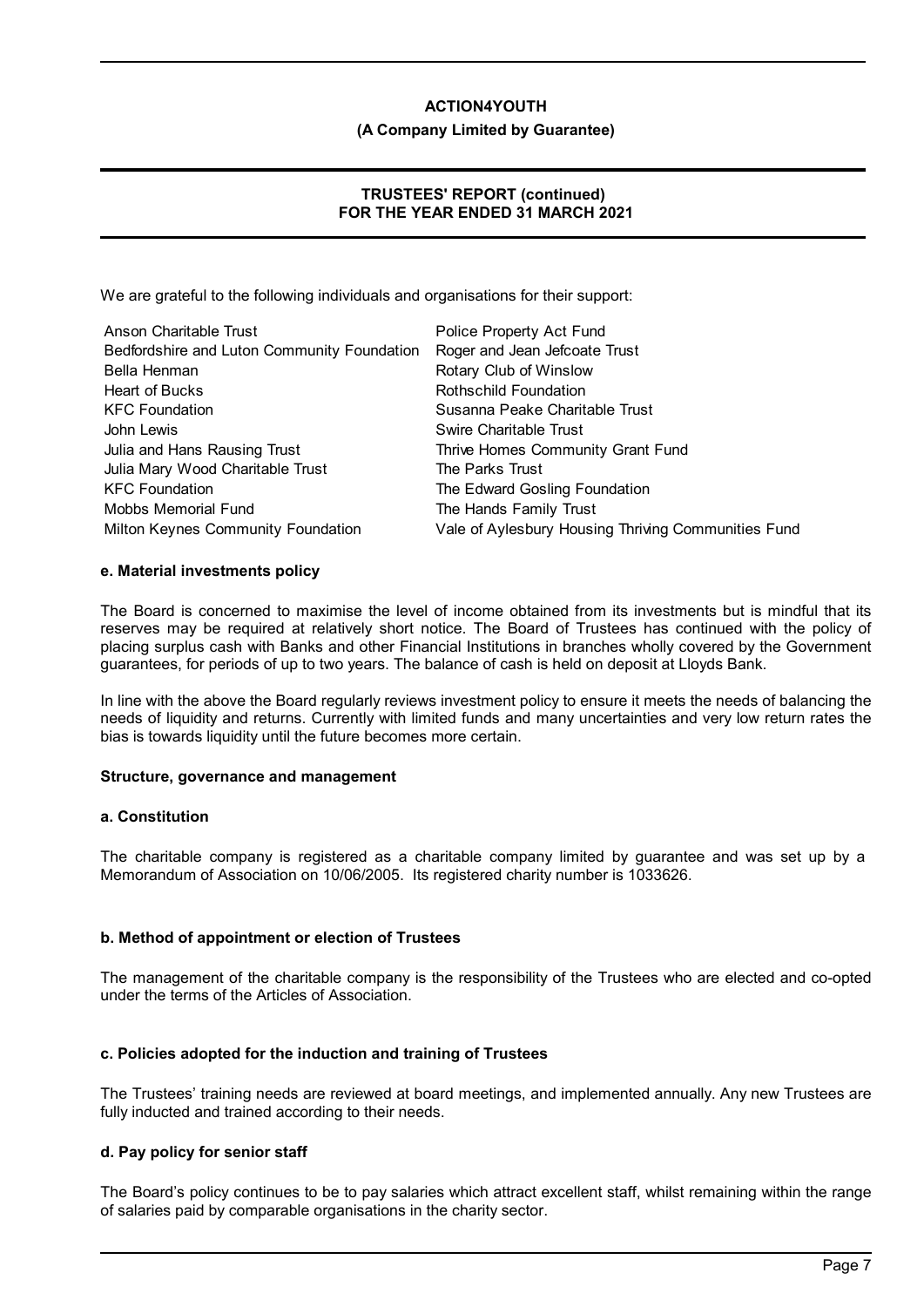#### **(A Company Limited by Guarantee)**

#### **TRUSTEES' REPORT (continued) FOR THE YEAR ENDED 31 MARCH 2021**

#### **e. Organisational structure and decision making**

The Board of Trustees meets four times in each year and leads the charity's strategic direction and maintains critical oversight of the organisation's running which is delegated to the Chief Executive of Action4Youth and its staff.

#### **f. Risk management**

An ongoing risk assessment process is in place. Core to this are a risk matrix and issues log. These are updated monthly with the issues log representing the highest risks reviewed at every Board Meeting. The Finance and Risk committee carries out an annual review of the matrix and process and reviews the matrix for changes as a standing item at each meeting. The Trustees are satisfied that the major risks to which the organisation is exposed, especially those related to operations and finance, have systems and procedures in place with an associated ongoing review process to ensure effective mitigation.

#### **Plans for future periods**

#### **a. Future developments**

Despite the setbacks of 2020/21, we continue to work to extend and build our customer base for all of our offerings. At Caldecotte Xperience our aim is to address seasonality, filling capacity in the shoulder and off seasons. We have invested in promotion and direct approaches to customers to maximise the opportunity. We continue to improve and expand our offers for young people with a wide range of special or additional needs so that our provision, as far as possible, offers equal opportunities for all.

Building on the expansion achieved in 2019 in the delivery of the NCS programme to all of Bucks, we have increased our footprint further for 2021 when, additionally, we will be delivering to most NCS participants in Milton Keynes and all of those in Slough in Berkshire.

We have reviewed our Duke of Edinburgh operation and can now increase the range of expeditions we offer and work to include more disadvantaged young people or groups with additional needs and our territory now includes Northamptonshire as well as Buckinghamshire and Milton Keynes.

The Inspiration Programme continues to develop with an increase in participating schools and in the age range of participants. We are committed to a programme of activity to raise awareness of the programme and ultimately to increase participation.

Building on our successful mentoring programme in High Wycombe we plan to extend that programme across Aylesbury Vale.

A major new initiative for 2021 is the launch of a new youth hub in High Wycombe offering a range of programmes and activities focusing on crisis support, counselling, mentoring as well as health and wellbeing and educational support for SEND young people.

With new Trustees having joined the Board we are benefiting from fresh ideas and new expertise so are exploring new initiatives with confidence and optimism.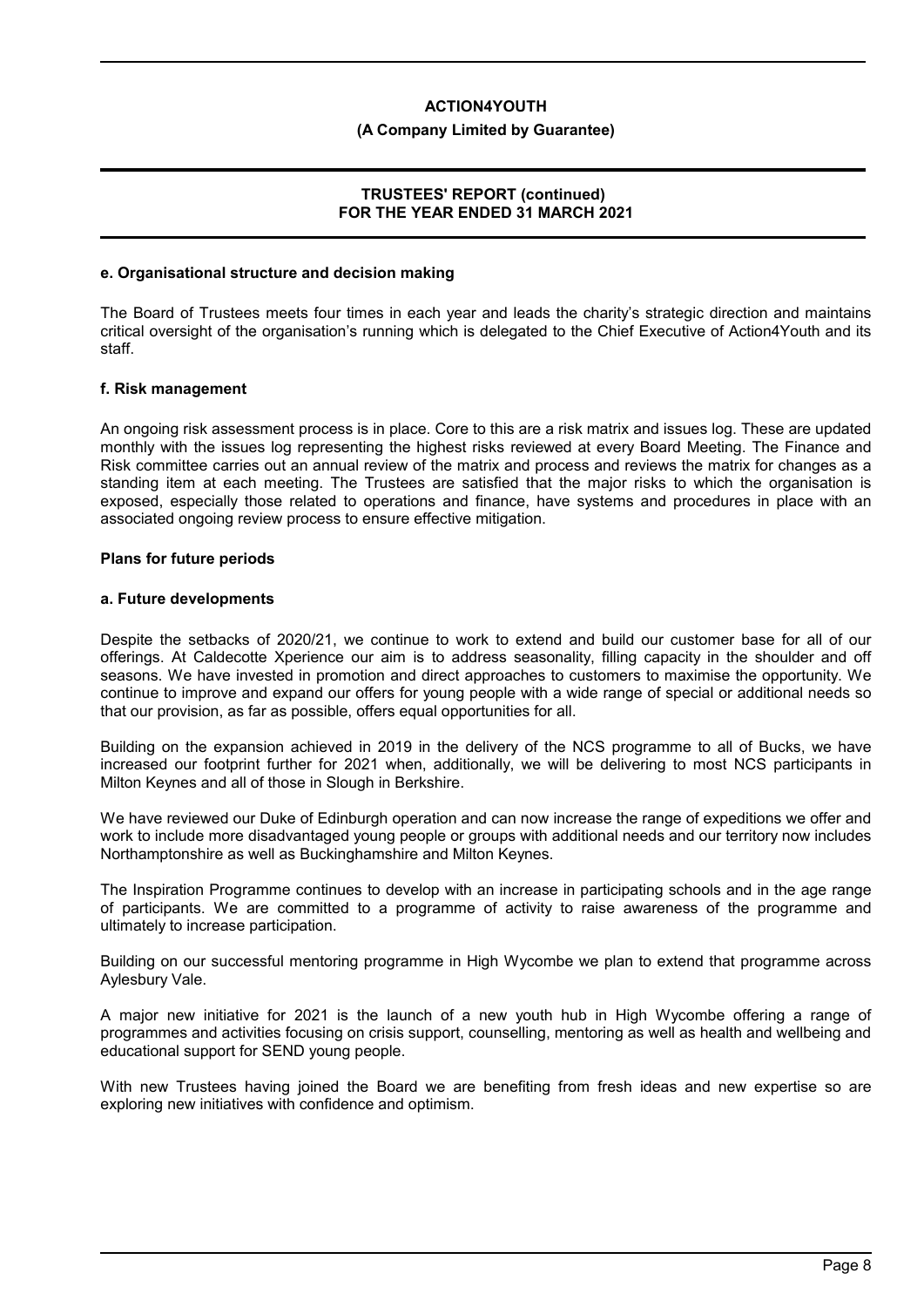#### **(A Company Limited by Guarantee)**

### **TRUSTEES' REPORT (continued) FOR THE YEAR ENDED 31 MARCH 2021**

#### **Chairman's statement**

As a Board and senior leadership team, we set ourselves the challenge of emerging from the pandemic in at least as healthy a position as we entered it. Though we expect that aftershocks will continue to reverberate through the coming year, we feel confident in our leadership team's demonstrated ability to navigate through uncertain times. Through their actions, we were able to maintain some programme activity in the field while not only retaining most of our core team but also remaining financially robust.

Looking forward, we are determined to meet more of the increasingly pressing needs of young people in our community. As I write, we have already begun to resume larger scale programme activity as well as looking forward to adding exciting new services in the months to come.

During this past year, our Board remained aligned and intact. Key members stayed in important roles in order to support the organisation during this challenging time, which we are grateful for.

We would not have weathered this storm without the ongoing support of our Patron, President, Vice-President, supporters and colleagues on the front lines. All made contributions which were invaluable.

#### **Public benefit**

The Trustees confirm that they have referred to the guidance contained in the Charity Commission's general guidance on public benefit when reviewing the charity's aims and objectives and in planning future activities.

#### **Trustees' responsibilities statement**

The Trustees (who are also directors of Action4Youth for the purposes of company law) are responsible for preparing the Trustees' Report and the financial statements in accordance with applicable law and United Kingdom Accounting Standards (United Kingdom Generally Accepted Accounting Practice).

Company law requires the Trustees to prepare financial statements for each financial year. Under company law the Trustees must not approve the financial statements unless they are satisfied that they give a true and fair view of the state of affairs of the charitable company and of the incoming resources and application of resources, including the income and expenditure, of the charitable company for that period. In preparing these financial statements, the Trustees are required to:

- select suitable accounting policies and then apply them consistently;
- observe the methods and principles in the Charities SORP;
- make judgments and accounting estimates that are reasonable and prudent;
- prepare the financial statements on the going concern basis unless it is inappropriate to presume that the charitable company will continue in operation.

The Trustees are responsible for keeping adequate accounting records that are sufficient to show and explain the charitable company's transactions and disclose with reasonable accuracy at any time the financial position of the charitable company and enable them to ensure that the financial statements comply with the Companies Act 2006. They are also responsible for safeguarding the assets of the charitable company and hence for taking reasonable steps for the prevention and detection of fraud and other irregularities.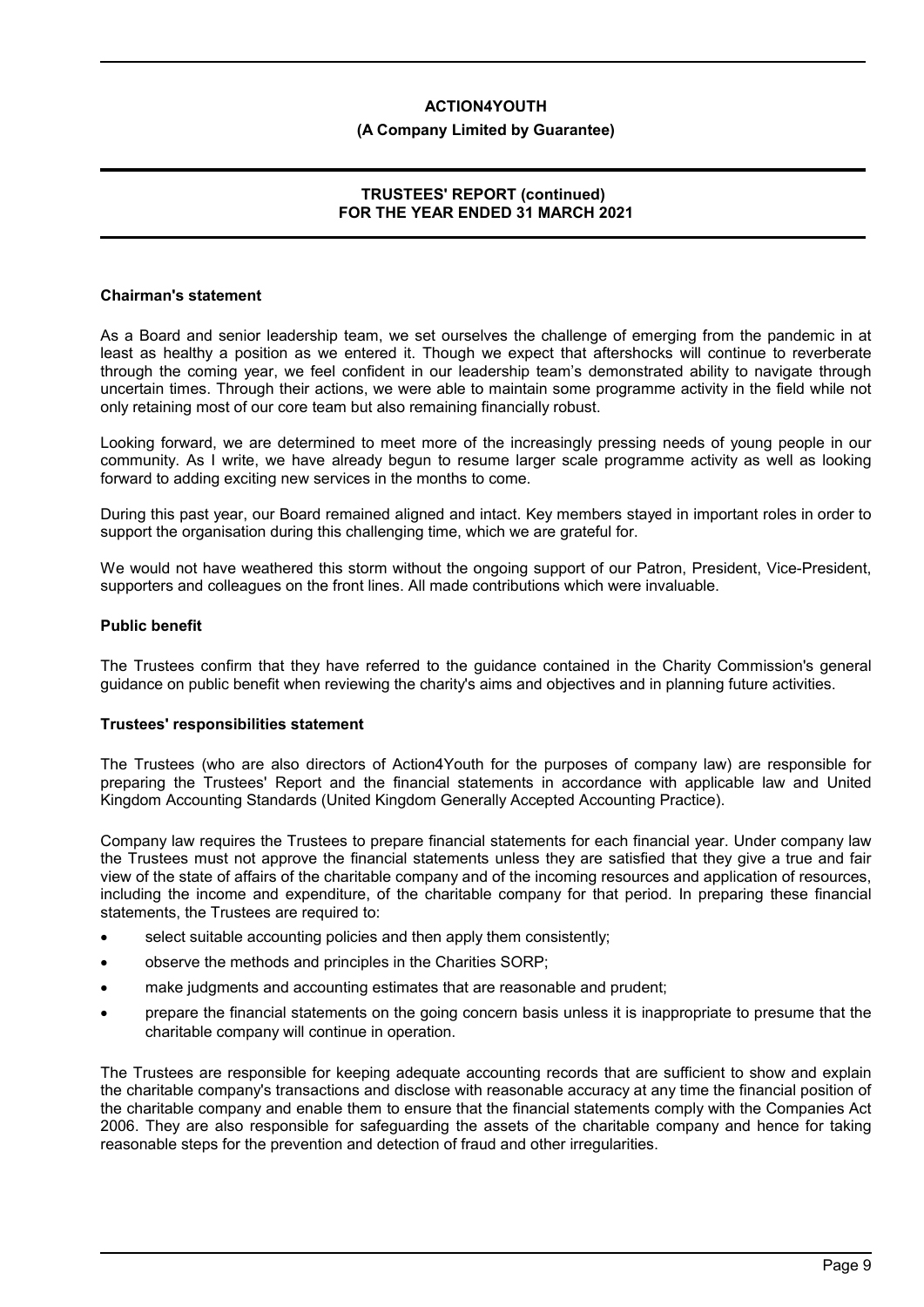#### (A Company Limited by Guarantee)

#### **TRUSTEES' REPORT (continued)** FOR THE YEAR ENDED 31 MARCH 2021

#### **Disclosure of information to auditors**

Each of the persons who are Trustees at the time when this Trustees' Report is approved has confirmed that:

- so far as that Trustee is aware, there is no relevant audit information of which the charitable company's auditors are unaware, and
- that Trustee has taken all the steps that ought to have been taken as a Trustee in order to be aware of any relevant audit information and to establish that the charitable company's auditors are aware of that information.

This report was approved by the Trustees, on 01/07/21 and signed on their behalf by:

D Teasdale, Chairman Trustee

L D Oldreive Trustee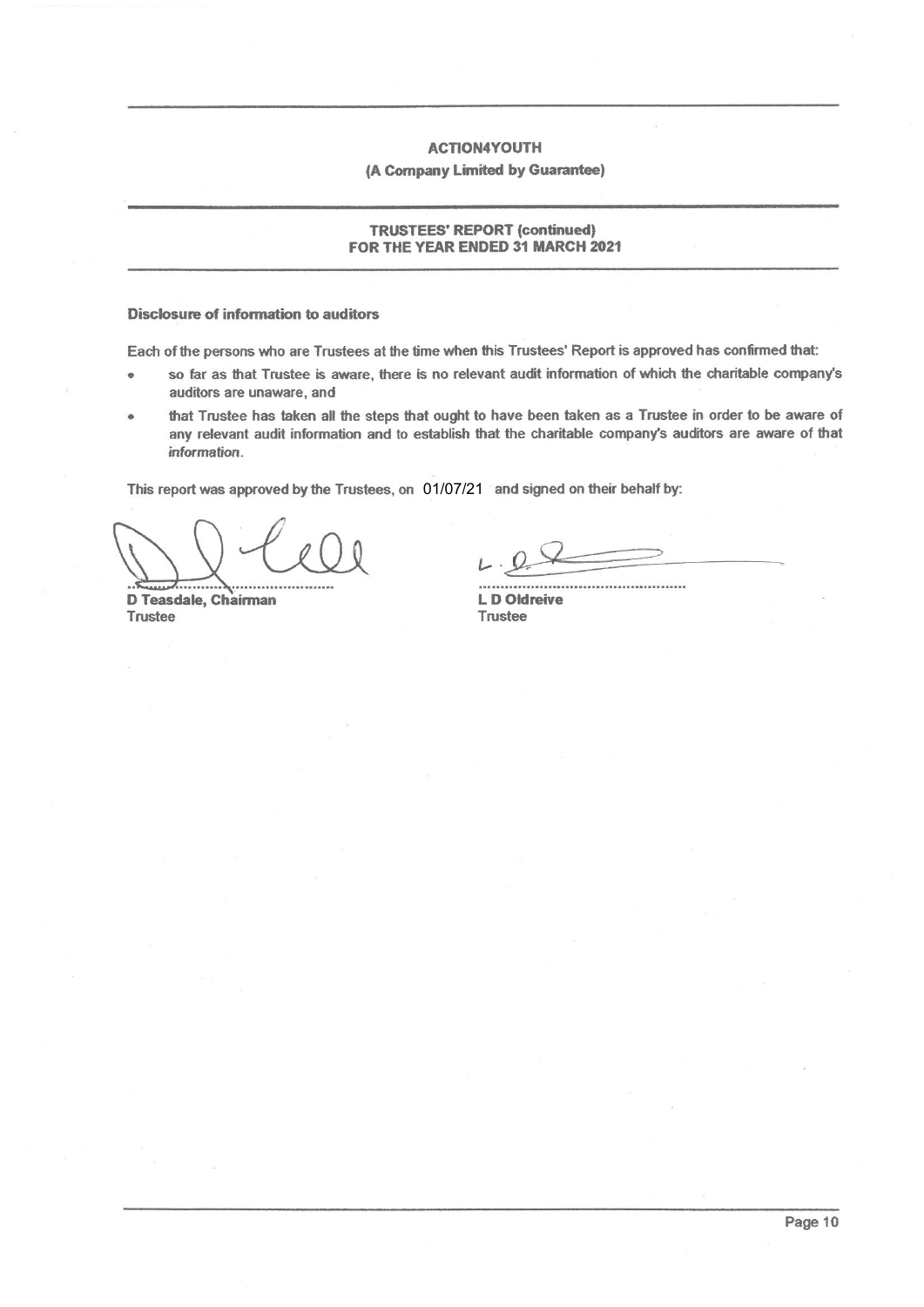#### **(A Company Limited by Guarantee)**

# **INDEPENDENT AUDITORS' REPORT TO THE MEMBERS OF ACTION4YOUTH**

#### **Opinion**

We have audited the financial statements of Action4Youth (the 'charitable company') for the year ended 31 March 2021 set out on pages 14 to 35. The financial reporting framework that has been applied in their preparation is applicable law and United Kingdom Accounting Standards, including Financial Reporting Standard 102 'The Financial Reporting Standard applicable in the UK and Republic of Ireland' (United Kingdom Generally Accepted Accounting Practice).

In our opinion the financial statements:

- give a true and fair view of the state of the charitable company's affairs as at 31 March 2021 and of its incoming resources and application of resources, including its income and expenditure for the year then ended;
- have been properly prepared in accordance with United Kingdom Generally Accepted Accounting Practice; and
- have been prepared in accordance with the requirements of the Charities Act 2011.

#### **Basis for opinion**

We conducted our audit in accordance with International Standards on Auditing (UK) (ISAs (UK)) and applicable law. Our responsibilities under those standards are further described in the Auditors' responsibilities for the audit of the financial statements section of our report. We are independent of the charitable company in accordance with the ethical requirements that are relevant to our audit of the financial statements in the United Kingdom, including the Financial Reporting Council's Ethical Standard, and we have fulfilled our other ethical responsibilities in accordance with these requirements. We believe that the audit evidence we have obtained is sufficient and appropriate to provide a basis for our opinion.

#### **Conclusions relating to going concern**

We have nothing to report in respect of the following matters in relation to which the ISAs (UK) require us to report to you where:

- the Trustees' use of the going concern basis of accounting in the preparation of the financial statements is not appropriate; or
- the Trustees have not disclosed in the financial statements any identified material uncertainties that may cast significant doubt about the charitable company's ability to continue to adopt the going concern basis of accounting for a period of at least twelve months from the date when the financial statements are authorised for issue.

#### **Other information**

The Trustees are responsible for the other information. The other information comprises the information included in the Annual Report, other than the financial statements and our Auditors' Report thereon. Our opinion on the financial statements does not cover the other information and we do not express any form of assurance conclusion thereon.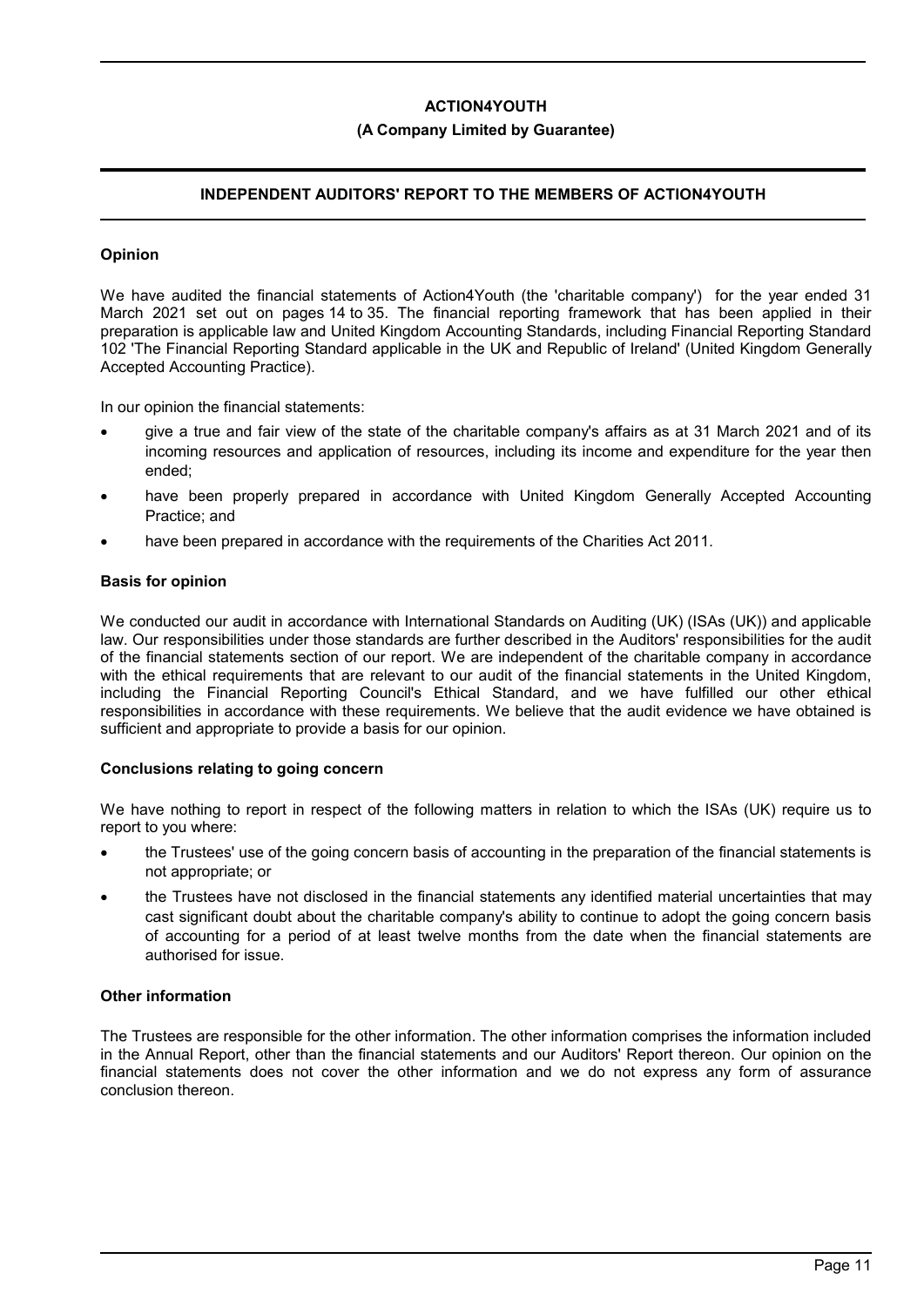### **(A Company Limited by Guarantee)**

# **INDEPENDENT AUDITORS' REPORT TO THE MEMBERS OF ACTION4YOUTH**

In connection with our audit of the financial statements, our responsibility is to read the other information and, in doing so, consider whether the other information is materially inconsistent with the financial statements or our knowledge obtained in the audit or otherwise appears to be materially misstated. If we identify such material inconsistencies or apparent material misstatements, we are required to determine whether there is a material misstatement in the financial statements or a material misstatement of the other information. If, based on the work we have performed, we conclude that there is a material misstatement of this other information, we are required to report that fact.

We have nothing to report in this regard.

#### **Matters on which we are required to report by exception**

We have nothing to report in respect of the following matters where the Charities (Accounts and Reports) Regulations 2008 requires us to report to you if, in our opinion:

- the information given in the Trustees' Report is inconsistent in any material respect with the financial statements; or
- sufficient accounting records have not been kept; or
- the financial statements are not in agreement with the accounting records and returns; or
- we have not received all the information and explanations we require for our audit.

#### **Responsibilities of Trustees**

As explained more fully in the Trustees' Responsibilities Statement, the Trustees (who are also the directors of the charitable company for the purposes of company law) are responsible for the preparation of the financial statements and for being satisfied that they give a true and fair view, and for such internal control as the Trustees determine is necessary to enable the preparation of financial statements that are free from material misstatement, whether due to fraud or error.

In preparing the financial statements, the Trustees are responsible for assessing the charitable company's ability to continue as a going concern, disclosing, as applicable, matters related to going concern and using the going concern basis of accounting unless the Trustees either intend to liquidate the charitable company or to cease operations, or have no realistic alternative but to do so.

### **Auditors' responsibilities for the audit of the financial statements**

We have been appointed as auditor under section 144 of the Charities Act 2011 and report in accordance with the Act and relevant regulations made or having effect thereunder.

Our objectives are to obtain reasonable assurance about whether the financial statements as a whole are free from material misstatement, whether due to fraud or error, and to issue an Auditors' Report that includes our opinion. Reasonable assurance is a high level of assurance, but is not a guarantee that an audit conducted in accordance with ISAs (UK) will always detect a material misstatement when it exists. Misstatements can arise from fraud or error and are considered material if, individually or in the aggregate, they could reasonably be expected to influence the economic decisions of users taken on the basis of these financial statements.

A further description of our responsibilities for the audit of the financial statements is located on the Financial Reporting Council's website at: www.frc.org.uk/auditorsresponsibilities. This description forms part of our Auditors' Report.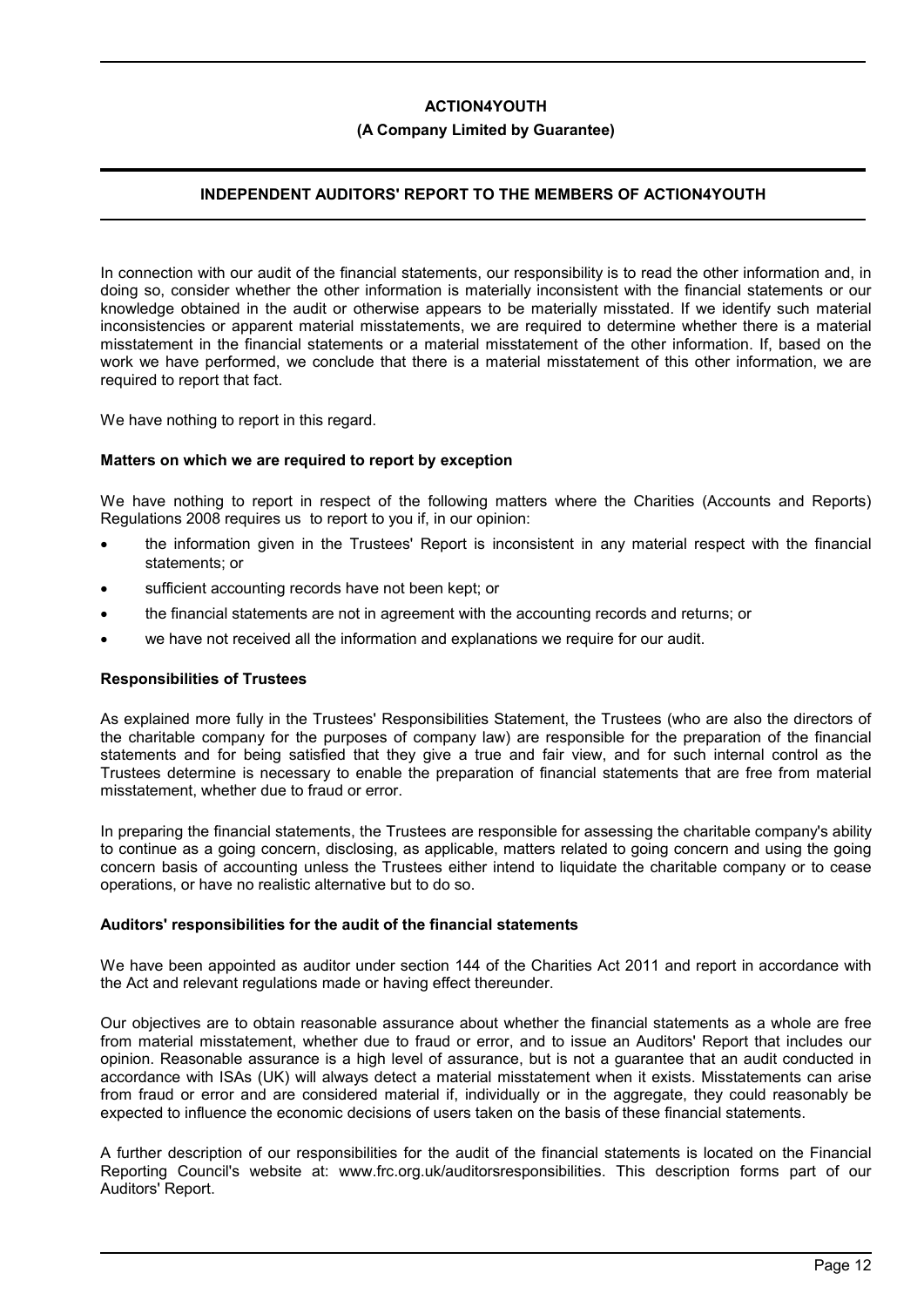### **(A Company Limited by Guarantee)**

# **INDEPENDENT AUDITORS' REPORT TO THE MEMBERS OF ACTION4YOUTH**

#### **Use of our report**

This report is made solely to the charitable company's Trustees, as a body, in accordance with Part 4 of the Charities (Accounts and Reports) Regulations 2008. Our audit work has been undertaken so that we might state to the charitable company's Trustees those matters we are required to state to them in an Auditors' Report and for no other purpose. To the fullest extent permitted by law, we do not accept or assume responsibility to anyone other than the charitable company and its Trustees, as a body, for our audit work, for this report, or for the opinions we have formed.

i Halving

**Hillier Hopkins LLP** Chartered Accountants Statutory Auditor 249 Silbury Boulevard Milton Keynes Buckinghamshire MK9 1NA 14 July 2021

Hillier Hopkins LLP are eligible to act as auditors in terms of section 1212 of the Companies Act 2006.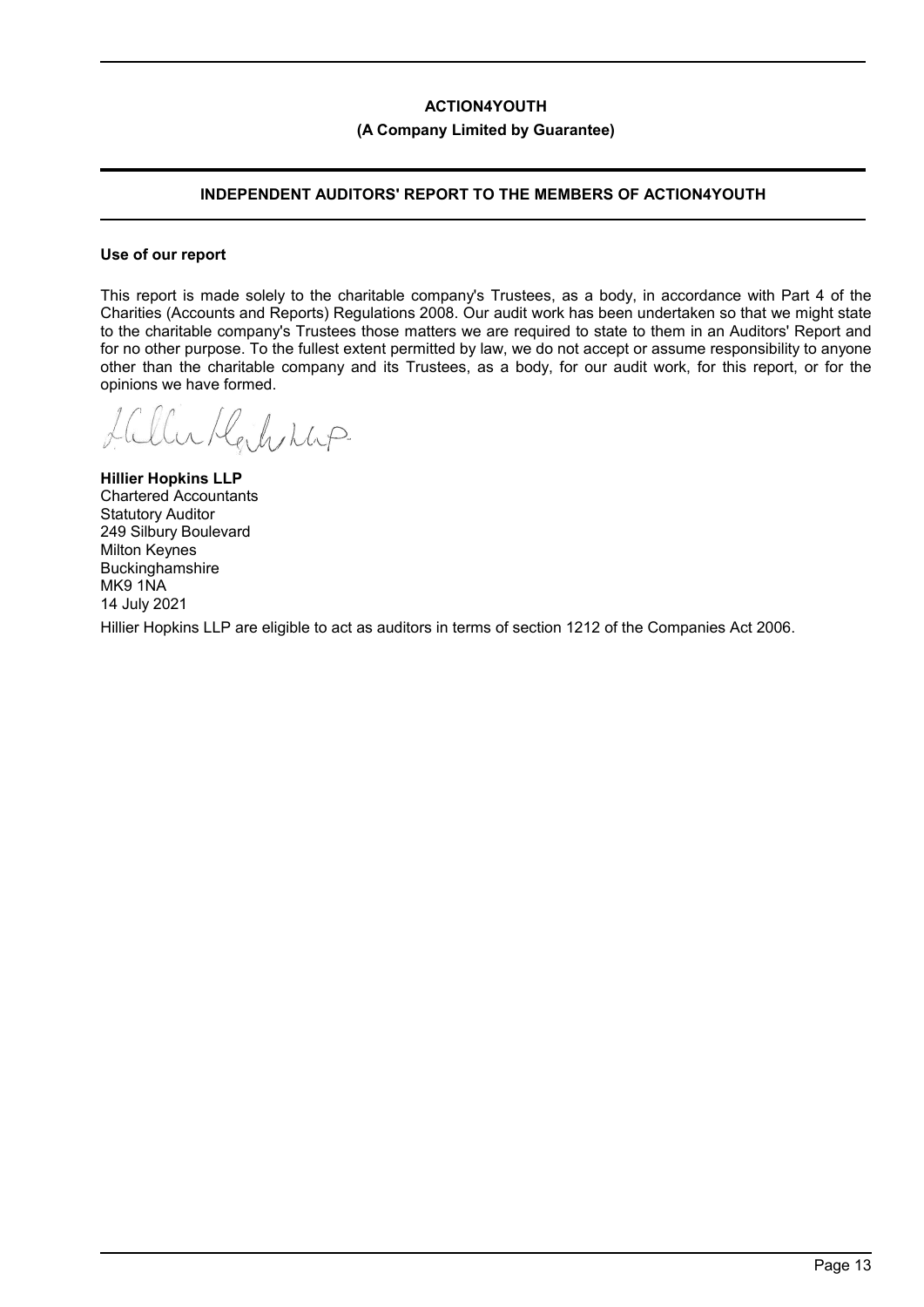# **(A Company Limited by Guarantee)**

### **STATEMENT OF FINANCIAL ACTIVITIES INCORPORATING INCOME AND EXPENDITURE ACCOUNT FOR THE YEAR ENDED 31 MARCH 2021**

|                                                                                                           | <b>Note</b> | <b>Unrestricted</b><br>funds<br>2021<br>£ | <b>Restricted</b><br>funds<br>2021<br>£ | Total<br>funds<br>2021<br>£ | Total<br>funds<br>2020<br>£ |
|-----------------------------------------------------------------------------------------------------------|-------------|-------------------------------------------|-----------------------------------------|-----------------------------|-----------------------------|
| Income from:                                                                                              |             |                                           |                                         |                             |                             |
| Donations and legacies                                                                                    | 2           | 14,682                                    | 10,000                                  | 24,682                      | 95,440                      |
| Charitable activities                                                                                     | 3           | 866,145                                   |                                         | 866,145                     | 1,902,606                   |
| Investments                                                                                               | 5           | 56                                        |                                         | 56                          | 1,469                       |
| Other income                                                                                              | 6           | 192,594                                   |                                         | 192,594                     | 24,261                      |
| <b>Total income</b>                                                                                       |             | 1,073,477                                 | 10,000                                  | 1,083,477                   | 2,023,776                   |
| <b>Expenditure on:</b>                                                                                    |             |                                           |                                         |                             |                             |
| Charitable activities                                                                                     | 9           | 1,045,386                                 | 25,925                                  | 1,071,311                   | 2,003,484                   |
| <b>Total expenditure</b>                                                                                  | 9           | 1,045,386                                 | 25,925                                  | 1,071,311                   | 2,003,484                   |
| Net income / (expenditure) before other<br>recognised gains and losses<br>Other recognised gains/(losses) |             | 28,091<br>(987)                           | (15, 925)                               | 12,166<br>(987)             | 20,292<br>928               |
| Net movement in funds                                                                                     |             | 27,104                                    | (15, 925)                               | 11,179                      | 21,220                      |
| <b>Reconciliation of funds:</b>                                                                           |             |                                           |                                         |                             |                             |
| Total funds brought forward                                                                               |             | 677,592                                   | 193,066                                 | 870,658                     | 849,438                     |
|                                                                                                           |             | 704,696                                   | 177,141                                 | 881,837                     | 870,658                     |
| <b>Total funds carried forward</b>                                                                        |             |                                           |                                         |                             |                             |

The notes on pages 18 to 35 form part of these financial statements.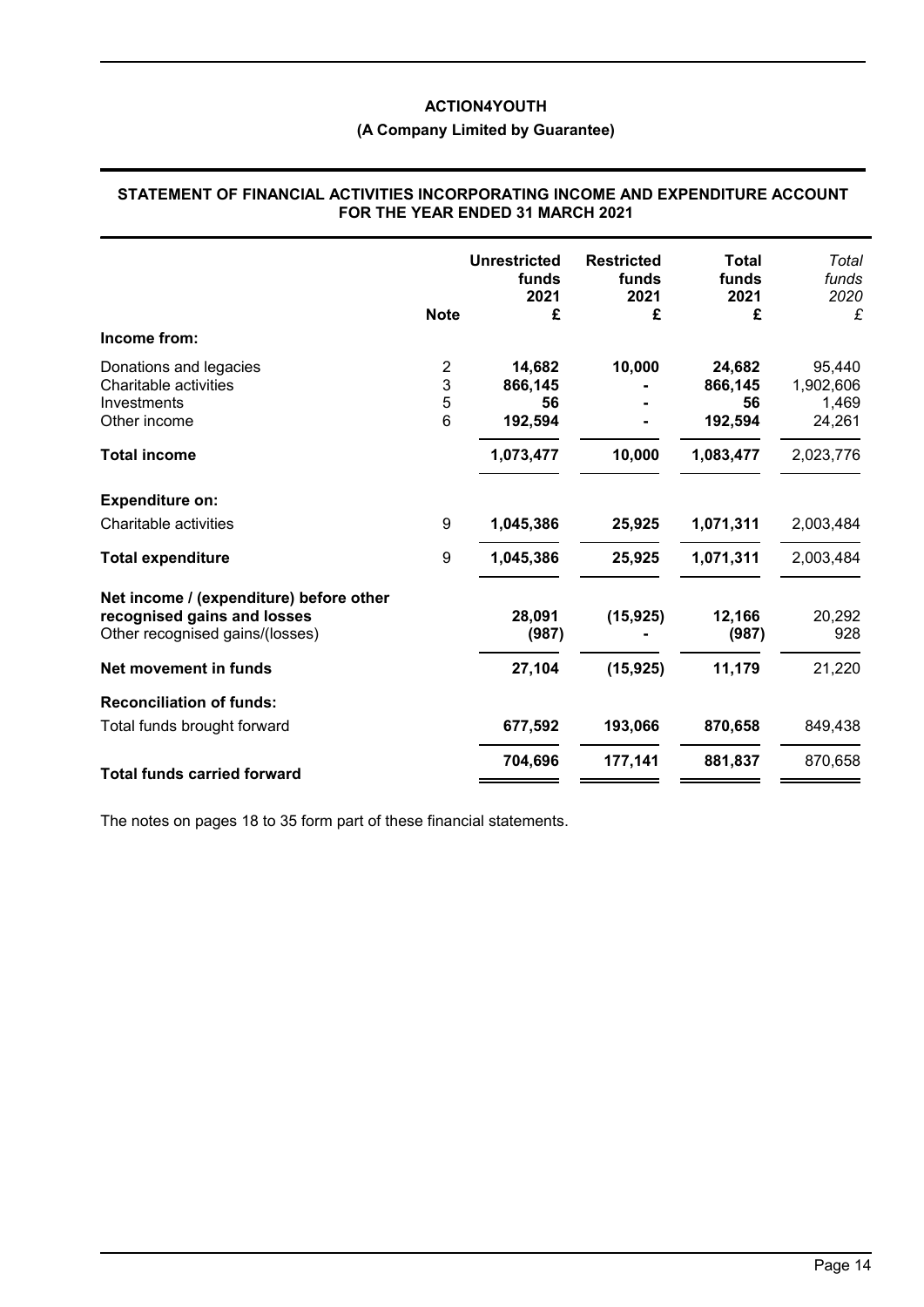#### **(A Company Limited by Guarantee) REGISTERED NUMBER: 2888960**

### **BALANCE SHEET AS AT 31 MARCH 2021**

| <b>Note</b> | £          | 2021<br>£ | £          | 2020<br>£  |
|-------------|------------|-----------|------------|------------|
|             |            |           |            |            |
| 14          |            | 684,104   |            | 771,516    |
|             |            |           |            |            |
| 15          | 97,510     |           | 200,715    |            |
|             | 656,852    |           | 482,567    |            |
|             | 754,362    |           | 683,282    |            |
| 16          | (428, 688) |           | (437, 026) |            |
|             |            | 325,674   |            | 246,256    |
|             |            | 1,009,778 |            | 1,017,772  |
| 17          |            | (99, 074) |            | (112, 911) |
|             |            | 910,704   |            | 904,861    |
| 22          |            | (28, 867) |            | (34, 203)  |
|             |            | 881,837   |            | 870,658    |
|             |            |           |            |            |
| 18          |            | 177,141   |            | 193,066    |
| 18          |            | 704,696   |            | 677,592    |
|             |            | 881,837   |            | 870,658    |
|             |            |           |            |            |

The company's financial statements have been prepared in accordance with the provisions applicable to companies subject to the small companies regime.

The Trustees consider that the company is entitled to exemption from the requirement to have an audit under the provisions of section 477 of the Companies Act 2006 ("the Act") and members have not required the company to obtain an audit for the year in question in accordance with section 476 of the Act. However, an audit is required in accordance with section 144 of the Charities Act 2011.

The Trustees acknowledge their responsibilities for complying with the requirements of the Act with respect to accounting records and the preparation of financial statements.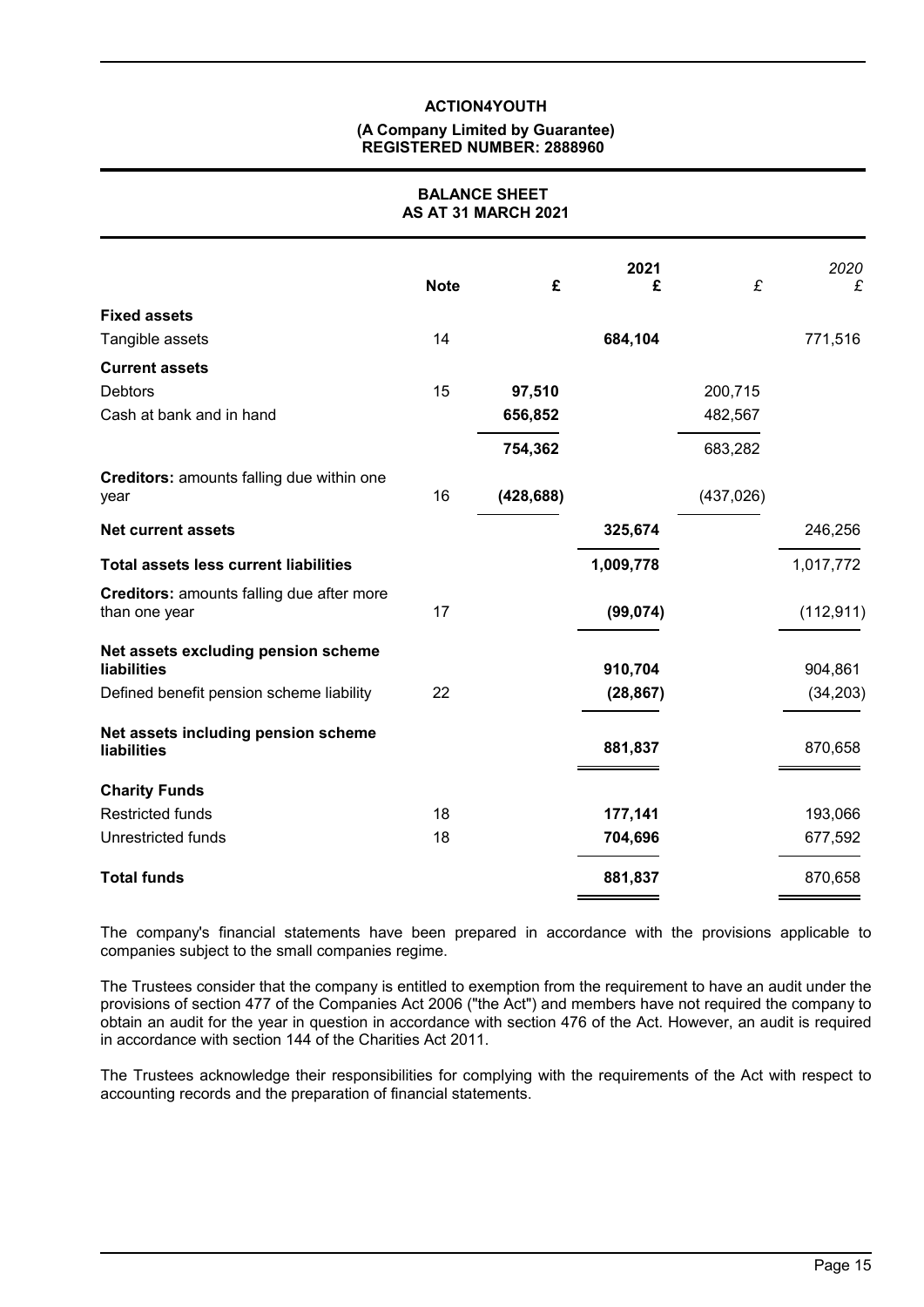**ACTION4YOUTH** (A Company Limited by Guarantee)

**BALANCE SHEET (continued) AS AT 31 MARCH 2021** 

The financial statements were approved and authorised for issue by the Trustees on 1st July 2021 signed on their behalf, by: and

D Teasdale, Chairman

........................

**LD Oldreive** 

The notes on pages 18 to 35 form part of these financial statements.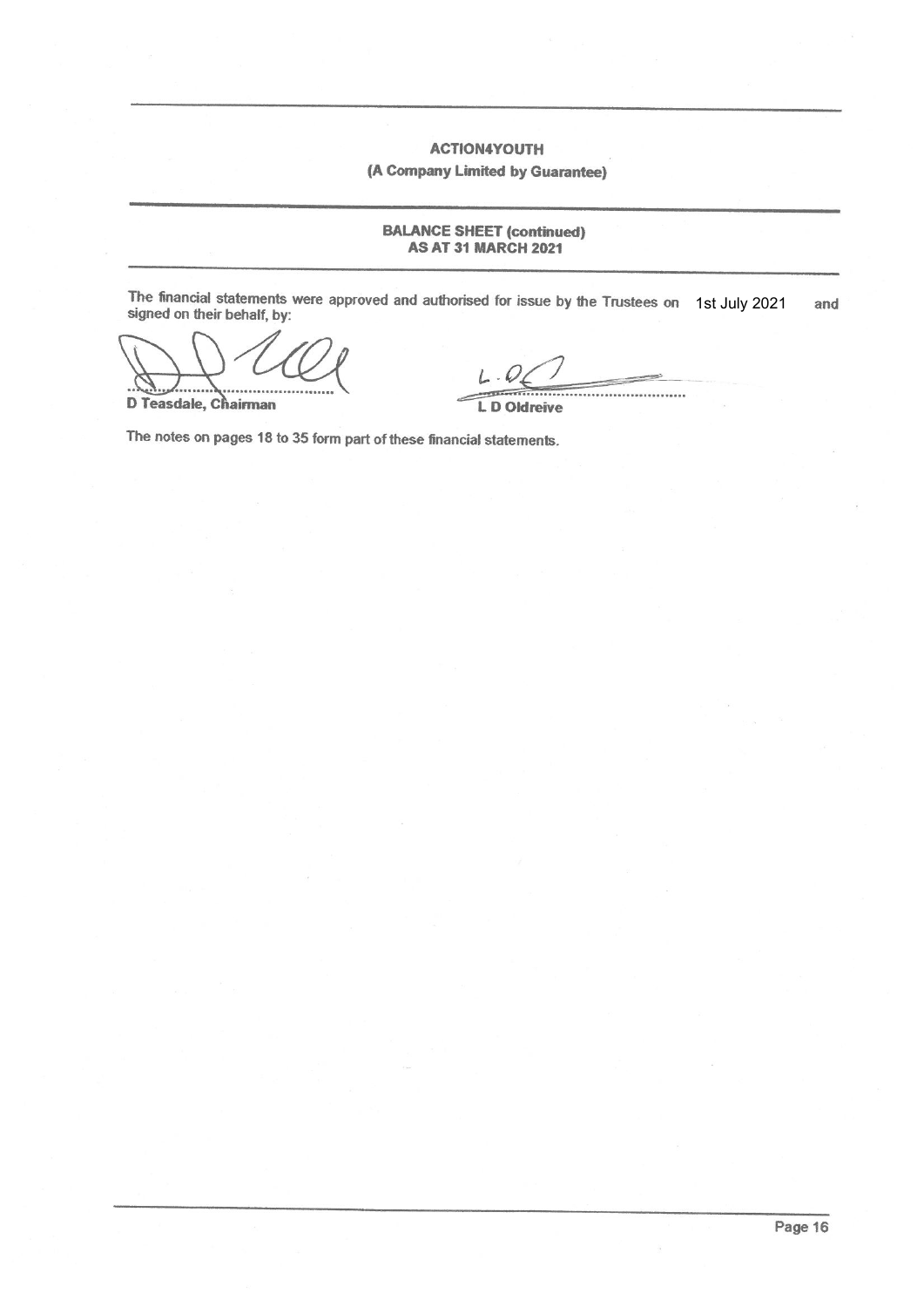# **(A Company Limited by Guarantee)**

### **STATEMENT OF CASH FLOWS FOR THE YEAR ENDED 31 MARCH 2021**

|             |           | 2020              |
|-------------|-----------|-------------------|
| <b>Note</b> | £         | £                 |
|             |           |                   |
| 20          | 200,905   | 97,512            |
|             |           |                   |
|             |           | 69,447            |
|             |           | (88, 302)         |
|             | (26, 620) | (18, 855)         |
|             | 174,285   | 78,657            |
|             | 482,567   | 403,910           |
| 21          | 656,852   | 482,567           |
|             |           | 2021<br>(26, 620) |

The notes on pages 18 to 35 form part of these financial statements.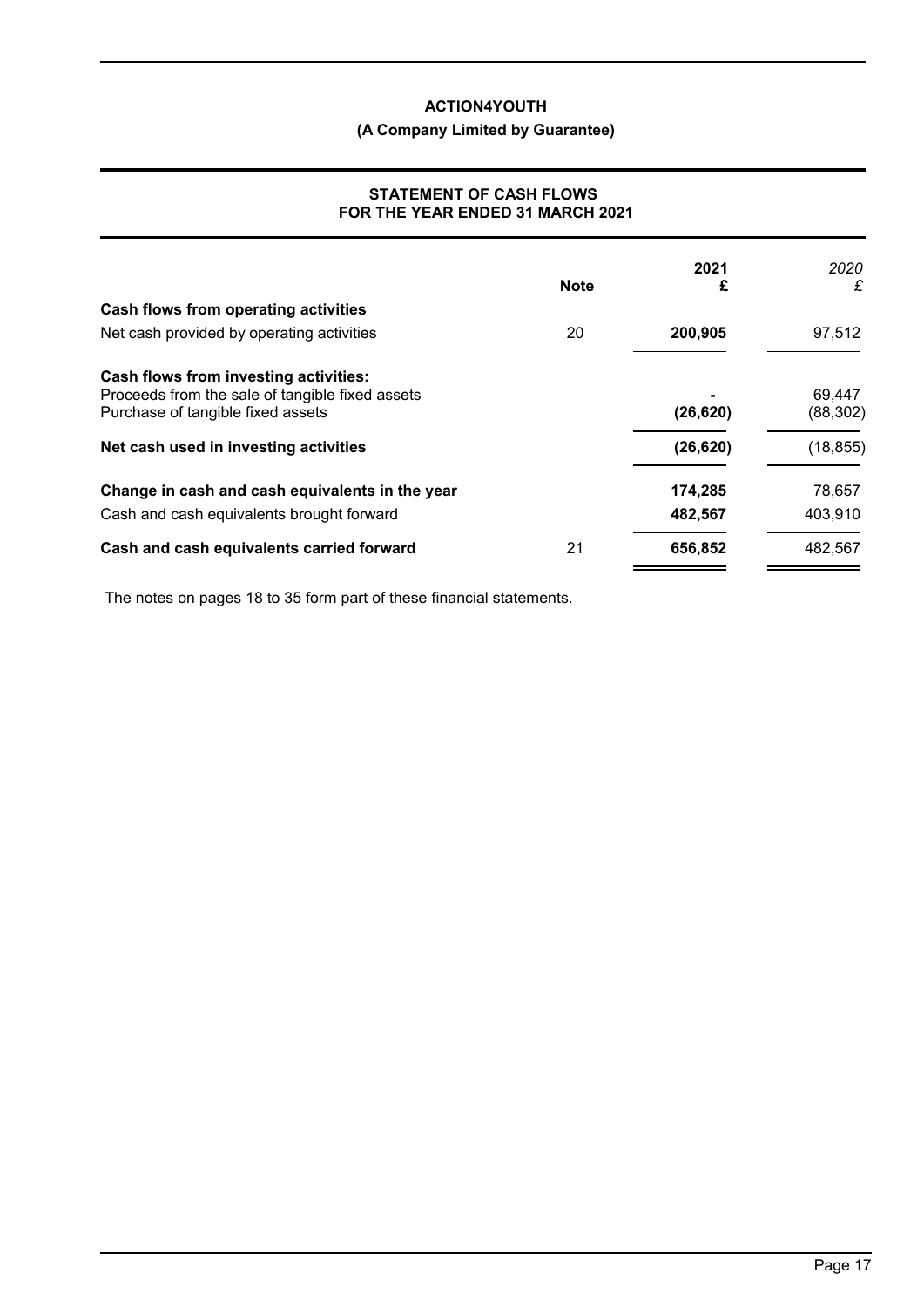#### **(A Company Limited by Guarantee)**

### **NOTES TO THE FINANCIAL STATEMENTS FOR THE YEAR ENDED 31 MARCH 2021**

#### **1. Accounting Policies**

#### **1.1 Basis of preparation of financial statements**

The financial statements have been prepared in accordance with Accounting and Reporting by Charities: Statement of Recommended Practice applicable to charities preparing their accounts in accordance with the Financial Reporting Standard applicable in the UK and Republic of Ireland (FRS 102) (effective 1 January 2015) - (Charities SORP (FRS 102)), the Financial Reporting Standard applicable in the UK and Republic of Ireland (FRS 102) and the Companies Act 2006.

Action4Youth meets the definition of a public benefit entity under FRS 102. Assets and liabilities are initially recognised at historical cost or transaction value unless otherwise stated in the relevant accounting policy.

#### **1.2 Company status**

The company is a company limited by guarantee. The members of the company are the Trustees named on page 1. In the event of the company being wound up, the liability in respect of the guarantee is limited to £1 per member of the company.

#### **1.3 Income**

All income is recognised once the company has entitlement to the income, it is probable that the income will be received and the amount of income receivable can be measured reliably.

For legacies, entitlement is taken as the earlier of the date on which either: the company is aware that probate has been granted, the estate has been finalised and notification has been made by the executor(s) to the Trust that a distribution will be made, or when a distribution is received from the estate. Receipt of a legacy, in whole or in part, is only considered probable when the amount can be measured reliably and the company has been notified of the executor's intention to make a distribution. Where legacies have been notified to the company, or the company is aware of the granting of probate, and the criteria for income recognition have not been met, then the legacy is treated as a contingent asset and disclosed if material.

Donated services or facilities are recognised when the company has control over the item, any conditions associated with the donated item have been met, the receipt of economic benefit from the use of the company of the item is probable and that economic benefit can be measured reliably. In accordance with the Charities SORP (FRS 102), the general volunteer time of the Friends is not recognised and refer to the Trustees' Report for more information about their contribution.

On receipt, donated professional services and donated facilities are recognised on the basis of the value of the gift to the company which is the amount the company would have been willing to pay to obtain services or facilities of equivalent economic benefit on the open market; a corresponding amount is then recognised in expenditure in the period of receipt.

Income tax recoverable in relation to donations received under Gift Aid or deeds of covenant is recognised at the time of the donation.

Income tax recoverable in relation to investment income is recognised at the time the investment income is receivable.

Other income is recognised in the period in which it is receivable and to the extent the goods have been provided or on completion of the service.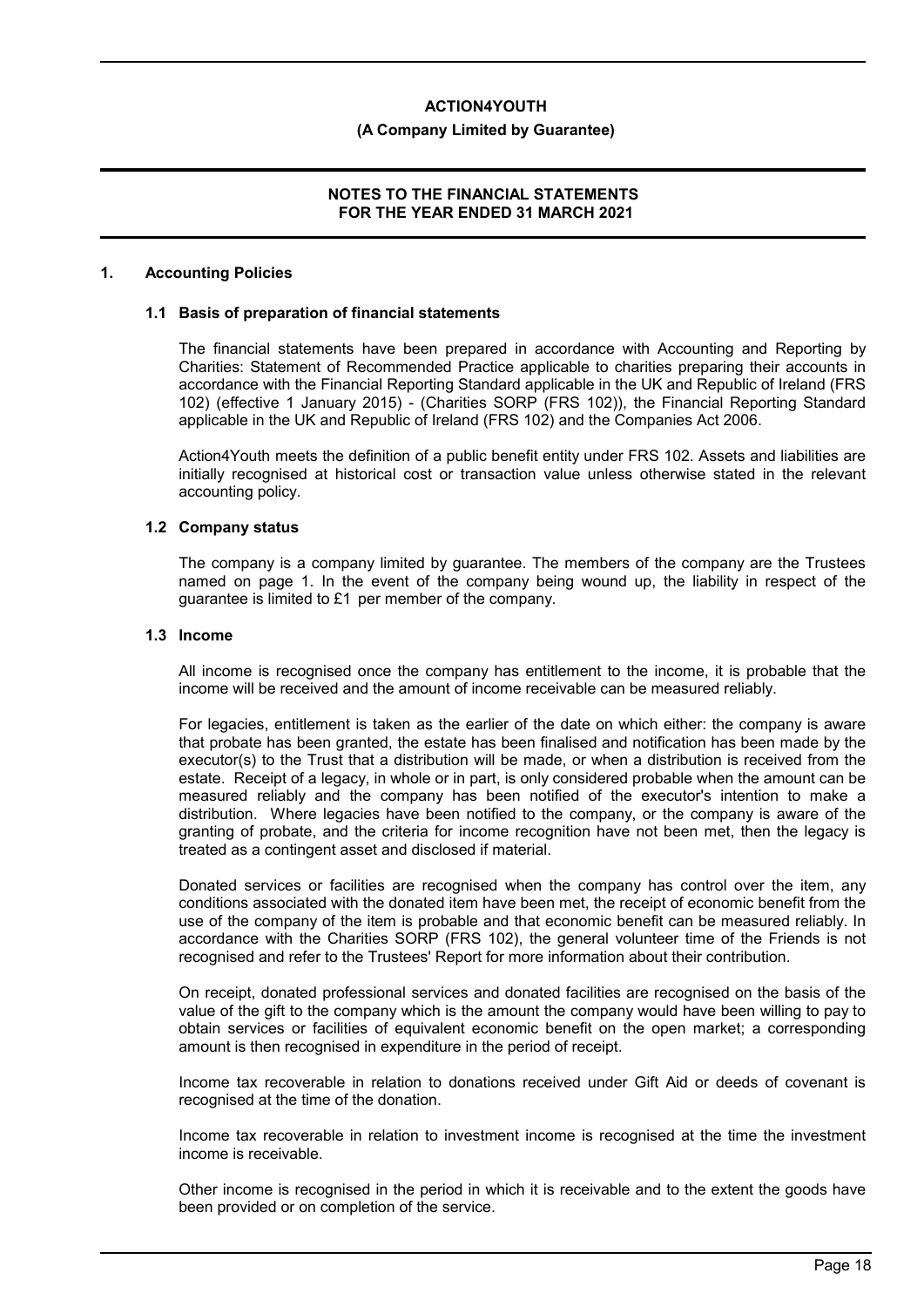#### **(A Company Limited by Guarantee)**

### **NOTES TO THE FINANCIAL STATEMENTS FOR THE YEAR ENDED 31 MARCH 2021**

### **1. Accounting Policies (continued)**

#### **1.4 Expenditure**

Expenditure is recognised once there is a legal or constructive obligation to transfer economic benefit to a third party, it is probable that a transfer of economic benefits will be required in settlement and the amount of the obligation can be measured reliably. Expenditure is classified by activity. The costs of each activity are made up of the total of direct costs and shared costs, including support costs involved in undertaking each activity. Direct costs attributable to a single activity are allocated directly to that activity. Shared costs which contribute to more than one activity and support costs which are not attributable to a single activity are apportioned between those activities on a basis consistent with the use of resources. Central staff costs are allocated on the basis of time spent, and depreciation charges allocated on the portion of the asset's use.

Governance costs are those incurred in connection with administration of the company and compliance with constitutional and statutory requirements.

Charitable activities and Governance costs are costs incurred on the company's operations, including support costs and costs relating to the governance of the company apportioned to charitable activities.

All expenditure is inclusive of irrecoverable VAT.

#### **1.5 Tangible fixed assets and depreciation**

All assets costing more than £1,000 are capitalised.

A review for impairment of a fixed asset is carried out if events or changes in circumstances indicate that the carrying value of any fixed asset may not be recoverable. Shortfalls between the carrying value of fixed assets and their recoverable amounts are recognised as impairments. Impairment losses are recognised in the Statement of Financial Activities incorporating Income and Expenditure Account.

Tangible fixed assets are carried at cost, net of depreciation and any provision for impairment. Depreciation is provided at rates calculated to write off the cost of fixed assets, less their estimated residual value, over their expected useful lives on the following bases:

| Freehold property            |        | 2% straight line (on cost of buildings) |
|------------------------------|--------|-----------------------------------------|
| Long-term leasehold property |        | over the term of the lease              |
| Plant and machinery          |        | 10% straight line                       |
| Motor vehicles               |        | 25% straight line                       |
| Office equipment             | $\sim$ | 33% straight line                       |
| <b>Yurt Village</b>          | $\sim$ | 10% straight line                       |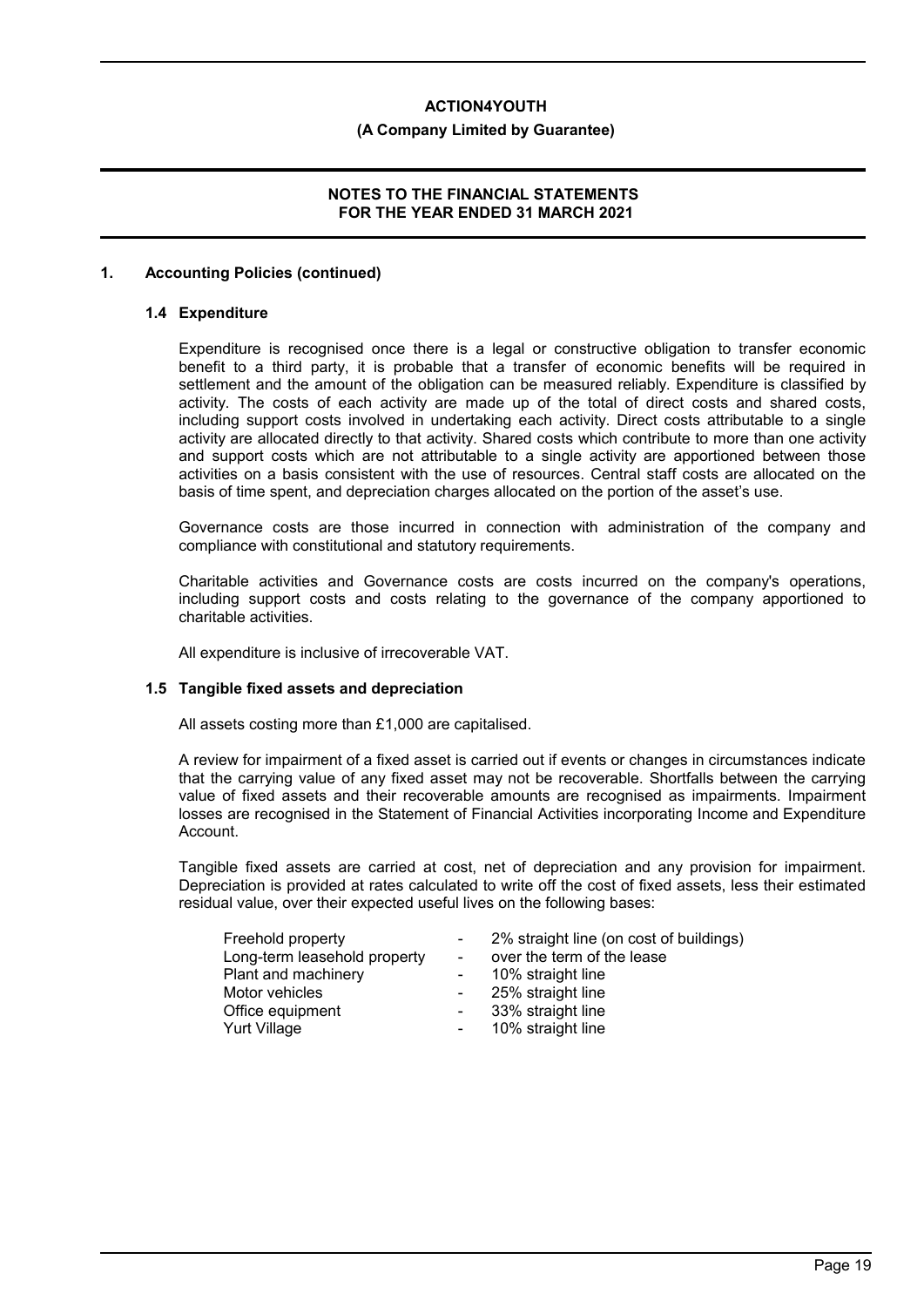#### **(A Company Limited by Guarantee)**

### **NOTES TO THE FINANCIAL STATEMENTS FOR THE YEAR ENDED 31 MARCH 2021**

#### **1. Accounting Policies (continued)**

During the year ended 31 March 2013, the company entered into agreements with Milton Keynes Council to take over the running of two outside education centres, The Caldecotte Xperience and Longrigg Residential Centre. Under this agreement the company became fully responsible for the operational management and financial performance of both centres. The freehold of both premises was transferred to the company as part of the deal. However, a claw back arrangement is included in each deal which applies for a period of 50 years from the date of transfer. This arrangement is nullified in the event of a sale. It is triggered by any change of use of the property (or any part) from its existing use. Claw back is calculated at 100% less 2% for each year passing from the date of the Transfer of the open market value of the property. In addition, the agreement in respect of The Caldecotte Xperience ring fences the 20% holding which the company had of the freehold under earlier arrangements.

The financial statements include the proportion of the market value of the freehold of each property to which the company is entitled under the provisions of the agreements. At 31 March 2021 this was 38% of the market value of the Caldecotte freehold. The Longrigg freehold was sold during the prior year.

#### **1.6 Interest receivable**

Interest on funds held on deposit is included when receivable and the amount can be measured reliably by the company; this is normally upon notification of the interest paid or payable by the Bank.

#### **1.7 Leasing and hire purchase**

Assets obtained under hire purchase contracts and finance leases are capitalised as tangible fixed assets. Assets acquired by finance lease are depreciated over the shorter of the lease term and their useful lives. Assets acquired by hire purchase are depreciated over their useful lives. Finance leases are those where substantially all of the benefits and risks of ownership are assumed by the company. Obligations under such agreements are included in creditors net of the finance charge allocated to future periods. The finance element of the rental payment is charged to the Statement of Financial Activities incorporating Income and Expenditure Account so as to produce a constant periodic rate of charge on the net obligation outstanding in each period.

#### **1.8 Operating leases**

Rentals under operating leases are charged to the Statement of Financial Activities incorporating Income and Expenditure Account on a straight line basis over the lease term.

#### **1.9 Debtors**

Trade and other debtors are recognised at the settlement amount after any trade discount offered. Prepayments are valued at the amount prepaid net of any trade discounts due.

#### **1.10 Cash at Bank and in hand**

Cash at bank and in hand includes cash and short term highly liquid investments with a short maturity of three months or less from the date of acquisition or opening of the deposit or similar account.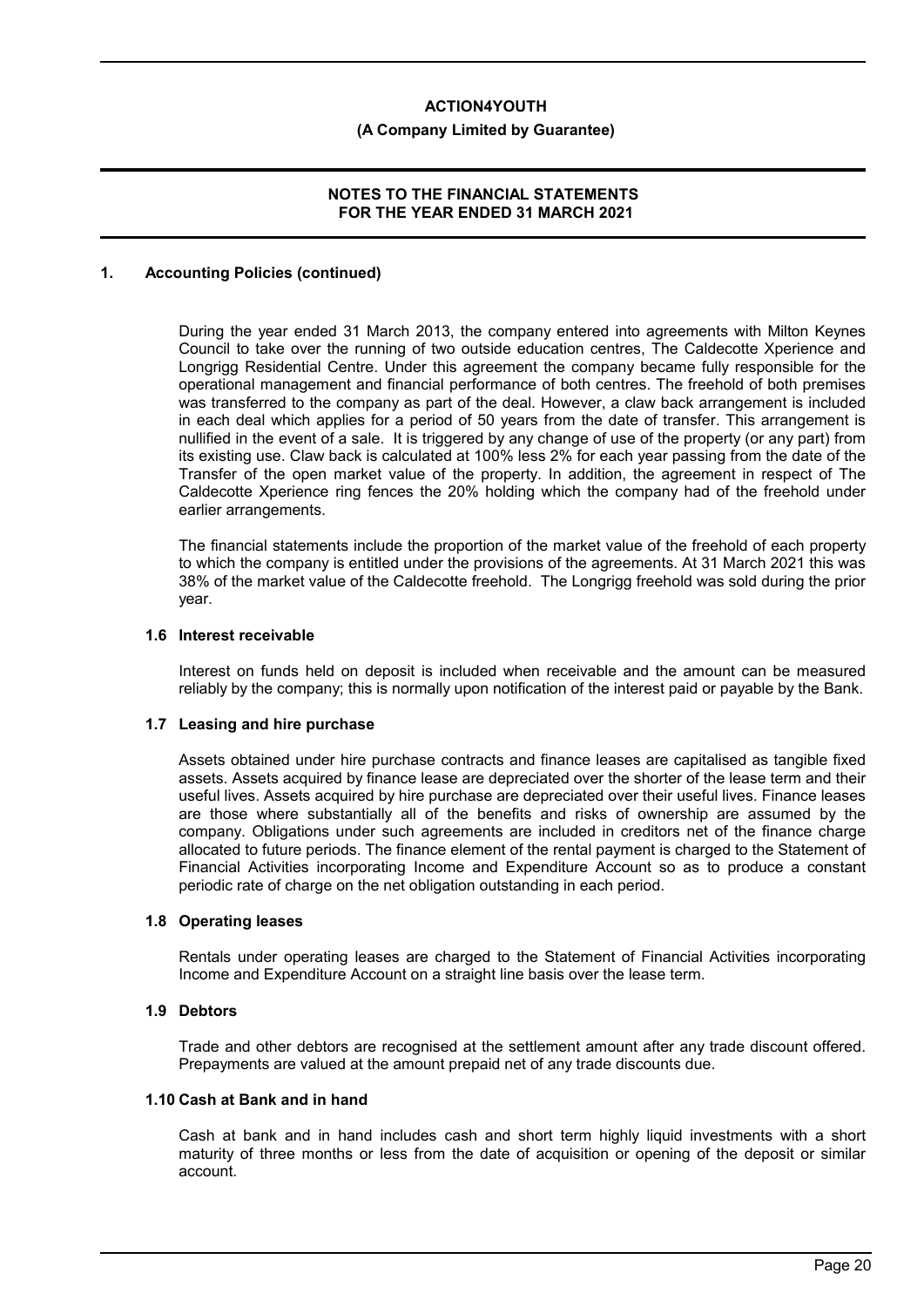#### **(A Company Limited by Guarantee)**

### **NOTES TO THE FINANCIAL STATEMENTS FOR THE YEAR ENDED 31 MARCH 2021**

#### **1. Accounting Policies (continued)**

#### **1.11 Liabilities and provisions**

Liabilities are recognised when there is an obligation at the Balance Sheet date as a result of a past event, it is probable that a transfer of economic benefit will be required in settlement, and the amount of the settlement can be estimated reliably. Liabilities are recognised at the amount that the company anticipates it will pay to settle the debt or the amount it has received as advanced payments for the goods or services it must provide. Provisions are measured at the best estimate of the amounts required to settle the obligation. Where the effect of the time value of money is material, the provision is based on the present value of those amounts, discounted at the pre-tax discount rate that reflects the risks specific to the liability. The unwinding of the discount is recognised within interest payable and similar charges.

#### **1.12 Financial instruments**

The company only has financial assets and financial liabilities of a kind that qualify as basic financial instruments. Basic financial instruments are initially recognised at transaction value and subsequently measured at their settlement value with the exception of bank loans which are subsequently measured at amortised cost using the effective interest method.

#### **1.13 Pensions**

The company operates a defined contribution pension scheme and the pension charge represents the amounts payable by the company to the fund in respect of the year.

The company operates a defined benefits pension scheme and the pension charge is based on a full actuarial valuation dated 30 September 2017.

#### **1.14 Fund accounting**

General funds are unrestricted funds which are available for use at the discretion of the Trustees in furtherance of the general objectives of the company and which have not been designated for other purposes.

Restricted funds are funds which are to be used in accordance with specific restrictions imposed by donors or which have been raised by the company for particular purposes. The costs of raising and administering such funds are charged against the specific fund. The aim and use of each restricted fund is set out in the notes to the financial statements.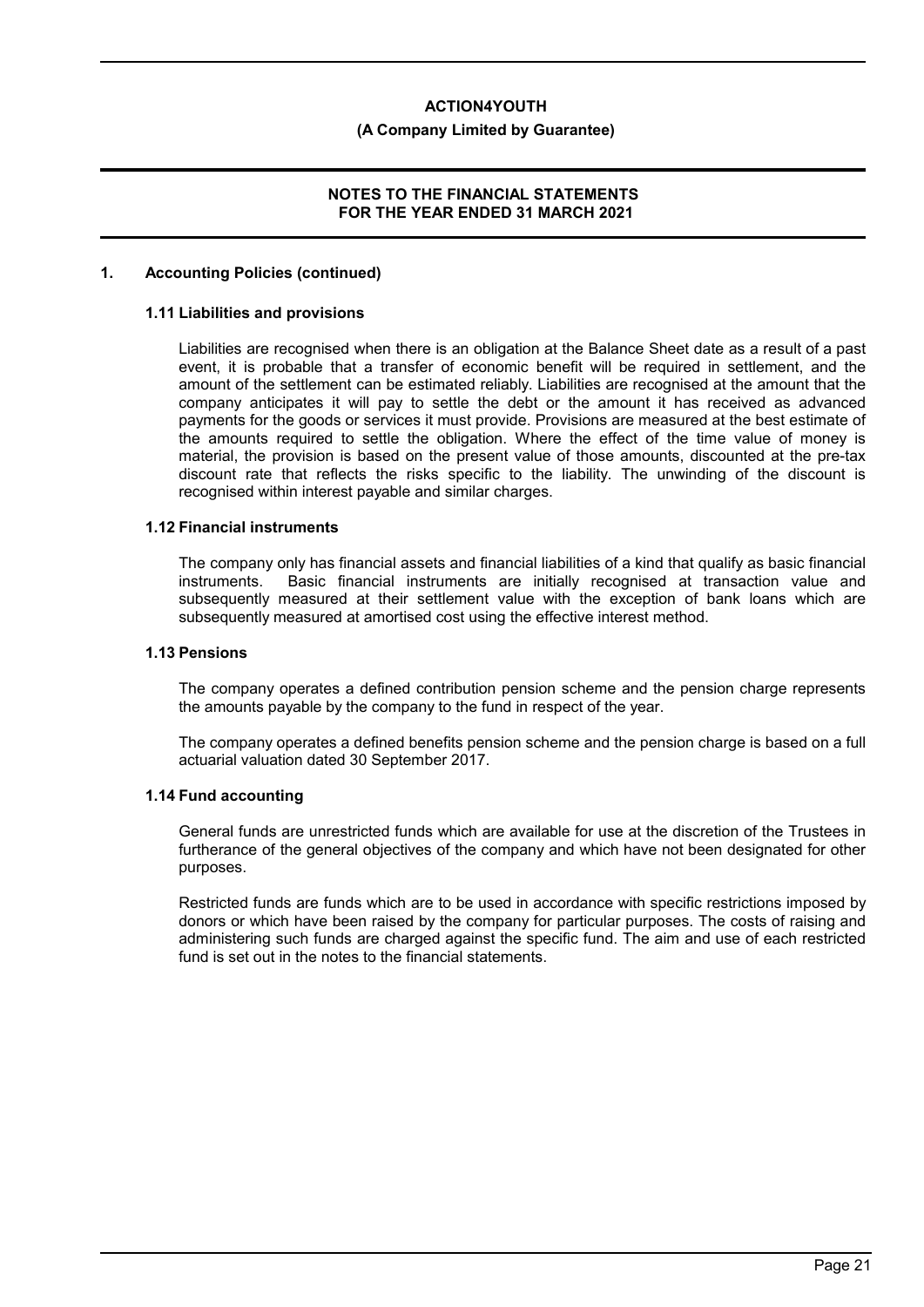# **(A Company Limited by Guarantee)**

### **NOTES TO THE FINANCIAL STATEMENTS FOR THE YEAR ENDED 31 MARCH 2021**

# **2. Income from donations and legacies**

|                              | <b>Unrestricted</b><br>funds<br>2021<br>£ | <b>Restricted</b><br>funds<br>2021<br>£ | <b>Total</b><br>funds<br>2021<br>£ | Total<br>funds<br>2020<br>£ |
|------------------------------|-------------------------------------------|-----------------------------------------|------------------------------------|-----------------------------|
| <b>Donations</b><br>Grants   | 14,682                                    | 10,000                                  | 24,682                             | 94,940<br>500               |
| Total donations and legacies | 14,682                                    | 10,000                                  | 24,682                             | 95,440                      |
| <b>Total 2020</b>            | 85,440                                    | 10,000                                  | 95,440                             |                             |

# **3. Income from charitable activities**

|                  | <b>Unrestricted</b><br>funds<br>2021<br>£ | <b>Restricted</b><br>funds<br>2021<br>£ | <b>Total</b><br>funds<br>2021<br>£ | Total<br>funds<br>2020<br>£ |
|------------------|-------------------------------------------|-----------------------------------------|------------------------------------|-----------------------------|
| Youth activities | 866,145                                   | ۰                                       | 866,145                            | 1,902,606                   |
| Total 2020       | 1,902,606                                 | ۰                                       | 1,902,606                          |                             |

# **4. Analysis of income from charitable activities by type of income**

|                   | <b>Unrestricted</b><br>funds<br>2021<br>£ | <b>Restricted</b><br>funds<br>2021<br>£ | <b>Total</b><br>funds<br>2021<br>£ | Total<br>funds<br>2020<br>£ |
|-------------------|-------------------------------------------|-----------------------------------------|------------------------------------|-----------------------------|
| Training          | 2,675                                     | $\blacksquare$                          | 2,675                              | 2,045                       |
| Outdoor education | 167,251                                   | $\blacksquare$                          | 167,251                            | 898,261                     |
| Membership        | 2,150                                     | $\blacksquare$                          | 2,150                              | 6,280                       |
| Other             | 2,250                                     | $\blacksquare$                          | 2,250                              | 9,148                       |
| Grants            | 278,368                                   | $\blacksquare$                          | 278,368                            | 98,238                      |
| Contract income   | 411,462                                   | $\blacksquare$                          | 411,462                            | 858,833                     |
| Duke of Edinburgh | 1,989                                     | $\blacksquare$                          | 1,989                              | 29,801                      |
|                   | 866,145                                   |                                         | 866,145                            | 1,902,606                   |
| <b>Total 2020</b> | 1,902,606                                 |                                         | 1,902,606                          |                             |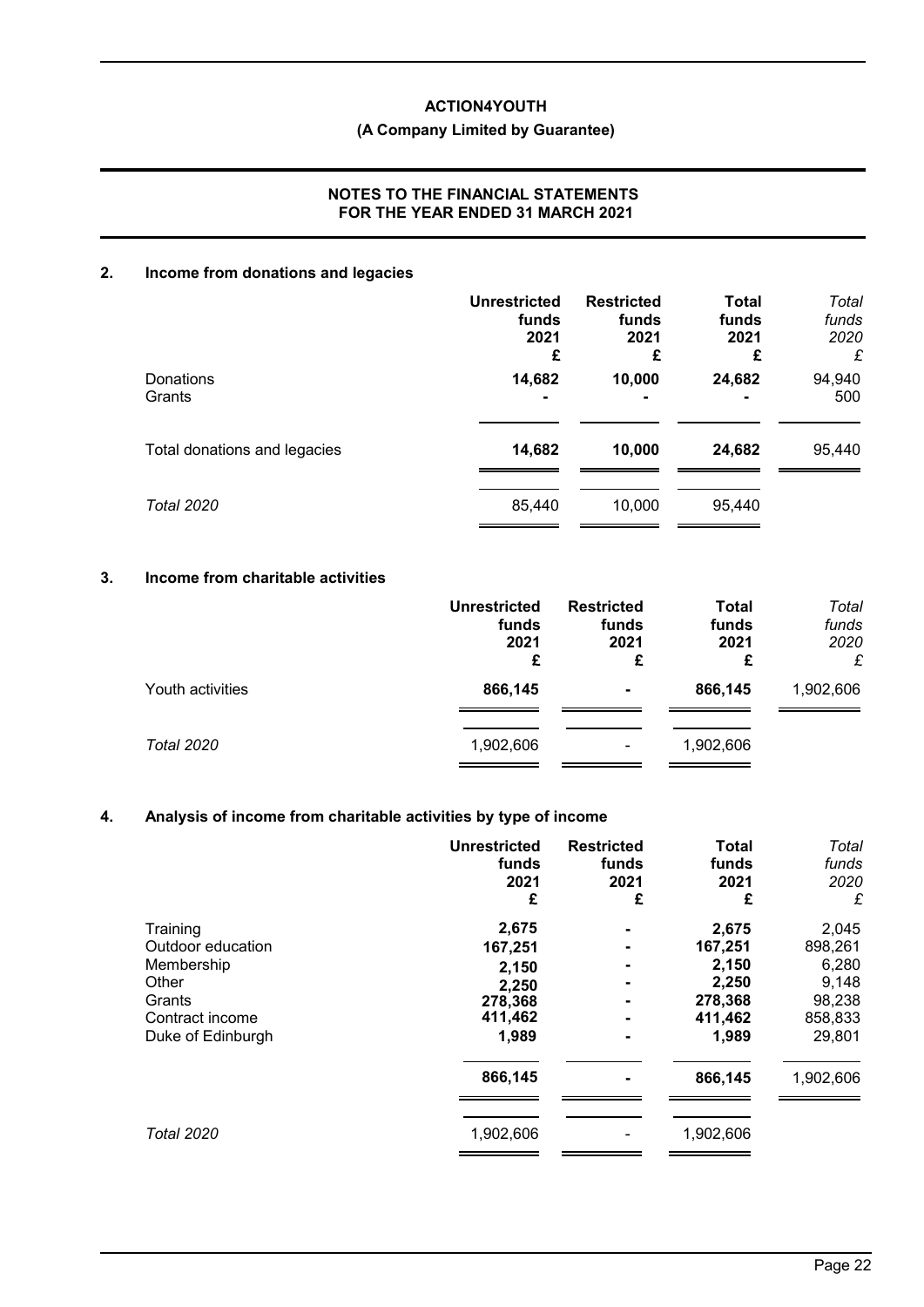# **(A Company Limited by Guarantee)**

### **NOTES TO THE FINANCIAL STATEMENTS FOR THE YEAR ENDED 31 MARCH 2021**

#### **5. Investment income**

|                   | <b>Unrestricted</b><br>funds<br>2021<br>£ | <b>Restricted</b><br>funds<br>2021<br>£ | <b>Total</b><br>funds<br>2021<br>£ | Total<br>funds<br>2020<br>£ |
|-------------------|-------------------------------------------|-----------------------------------------|------------------------------------|-----------------------------|
| Investment income | 56                                        | $\blacksquare$                          | 56                                 | 1,469                       |
| <b>Total 2020</b> | 1,469                                     | ۰                                       | 1,469                              |                             |

# **6. Other incoming resources**

|                                                                       | <b>Unrestricted</b><br>funds<br>2021<br>£ | <b>Restricted</b><br>funds<br>2021<br>£ | <b>Total</b><br>funds<br>2021<br>£ | Total<br>funds<br>2020<br>£ |
|-----------------------------------------------------------------------|-------------------------------------------|-----------------------------------------|------------------------------------|-----------------------------|
| Insurance claims<br>Profit on disposal of assets<br>Government grants | 6,457<br>186,137                          | $\blacksquare$                          | 6,457<br>186,137                   | 24,261                      |
|                                                                       | 192,594                                   | $\blacksquare$                          | 192,594                            | 24,261                      |
| <b>Total 2020</b>                                                     |                                           | 24,261                                  | 24,261                             |                             |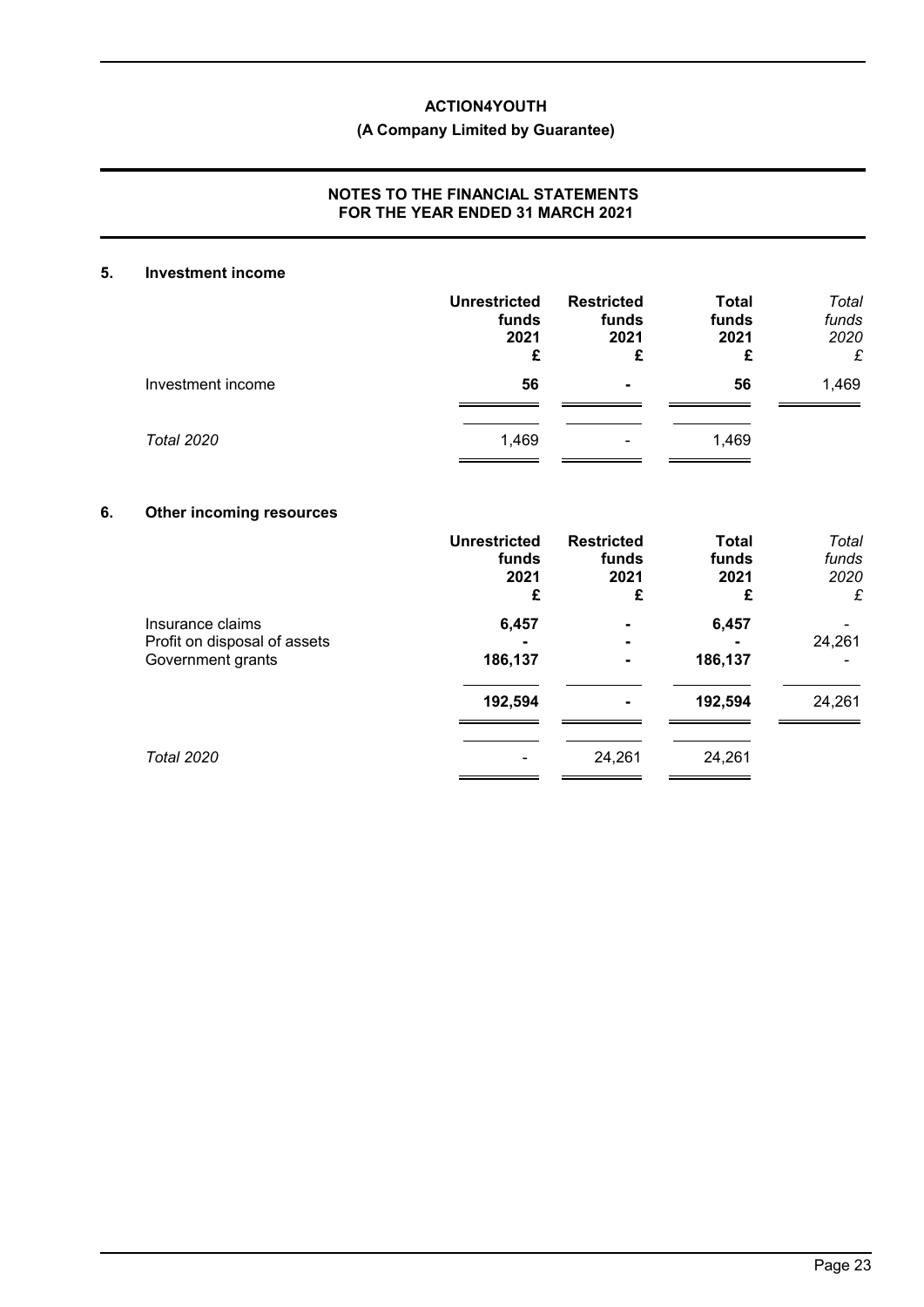# **(A Company Limited by Guarantee)**

#### **NOTES TO THE FINANCIAL STATEMENTS FOR THE YEAR ENDED 31 MARCH 2021**

### **7. Direct costs**

|                                            | Youth<br>activities | <b>Total</b><br>2021 | Total<br>2020 |
|--------------------------------------------|---------------------|----------------------|---------------|
|                                            | £                   | £                    | £             |
| Pension interest on defined benefit scheme | 769                 | 769                  | 525           |
| Direct activity costs                      | 30,600              | 30,600               | 92,490        |
| Premises costs                             | 114,426             | 114,426              | 175,613       |
| Staff and office expenses                  | 35,532              | 35,532               | 185,592       |
| Motor expenses                             | 10,325              | 10,325               | 17,536        |
| Training                                   | (8,901)             | (8,901)              | 337,308       |
| General expenses                           | 8,953               | 8,953                | 38,243        |
| Legal and professional                     | 6,270               | 6,270                | 5,467         |
| Insurances                                 | 19,581              | 19,581               | 12,990        |
| Equipment purchases                        | 2,076               | 2,076                | 14,431        |
| Accountancy fees                           | 17,677              | 17,677               | 26,780        |
| Entertainment                              | 363                 | 363                  | 267           |
| Wages and salaries                         | 604,778             | 604,778              | 889,880       |
| National insurance                         | 53,050              | 53,050               | 65,664        |
| Pension cost                               | 16,015              | 16,015               | 21,373        |
| Depreciation                               | 105,586             | 105,586              | 69,270        |
|                                            | 1,017,100           | 1,017,100            | 1,953,429     |
|                                            |                     |                      |               |
| <b>Total 2020</b>                          | 1,953,429           | 1,953,429            |               |
|                                            |                     |                      |               |

# **8. Governance costs**

|                                      | <b>Unrestricted</b><br>funds<br>2021<br>£ | <b>Restricted</b><br>funds<br>2021<br>£ | <b>Total</b><br>funds<br>2021<br>£ | Total<br>funds<br>2020<br>£ |
|--------------------------------------|-------------------------------------------|-----------------------------------------|------------------------------------|-----------------------------|
| Auditors' remuneration               | 7,400                                     |                                         | 7,400                              | 7,201                       |
| Governance Auditors' non audit costs | 2,400                                     |                                         | 2.400                              | 3,360                       |
| General expenses                     | 7,609                                     |                                         | 7,609                              | 3,272                       |
| Trustees expenses reimbursed         |                                           |                                         |                                    | 354                         |
| Wages and salaries                   | 25,983                                    |                                         | 25,983                             | 26,530                      |
| Employers' national insurance        | 2,691                                     |                                         | 2.691                              | 2,620                       |
| Pension costs                        | 670                                       |                                         | 670                                | 653                         |
| Depreciation - tangible fixed assets | 7,458                                     |                                         | 7,458                              | 6,065                       |
|                                      | 54,211                                    |                                         | 54,211                             | 50,055                      |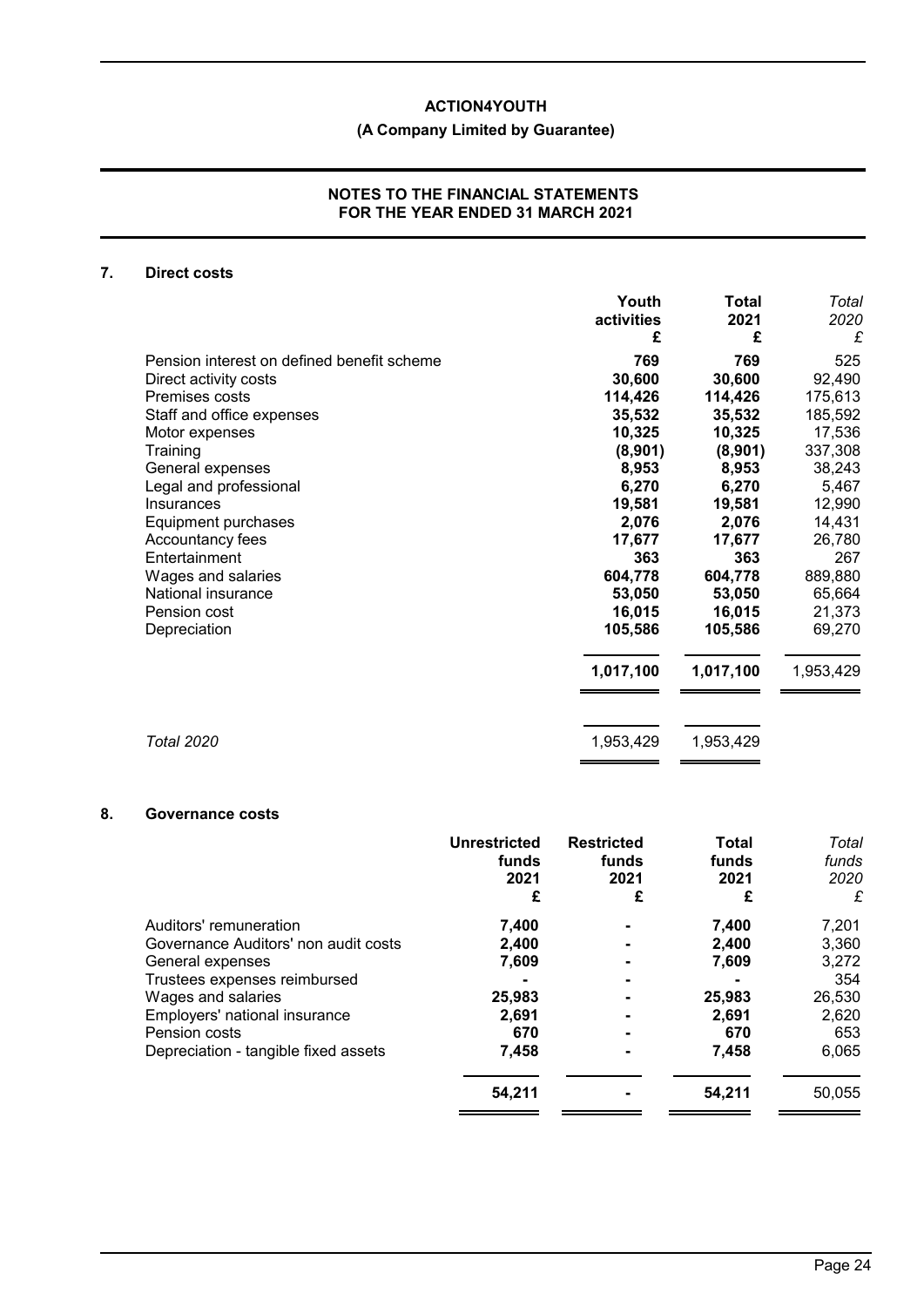#### **(A Company Limited by Guarantee)**

### **NOTES TO THE FINANCIAL STATEMENTS FOR THE YEAR ENDED 31 MARCH 2021**

### **9. Analysis of Expenditure by expenditure type**

|                                               | 2021<br>£         | <b>Staff costs Depreciation</b><br>2021<br>£ | <b>Other costs</b><br>2021<br>£ | Total<br>2021<br>£  | Total<br>2020<br>£  |
|-----------------------------------------------|-------------------|----------------------------------------------|---------------------------------|---------------------|---------------------|
| Youth activities<br>Expenditure on governance | 673,843<br>29,344 | 105,586<br>7,458                             | 237,671<br>17.409               | 1,017,100<br>54,211 | 1,953,429<br>50,055 |
|                                               | 703,187           | 113.044                                      | 255.080                         | 1,071,311           | 2,003,484           |
| Total 2020                                    | 1,006,720         | 75,335                                       | 921.429                         | 2,003,484           |                     |

# **10. Net income/(expenditure)**

This is stated after charging:

|                                        | 2021<br>£ | 2020<br>£ |
|----------------------------------------|-----------|-----------|
| Depreciation of tangible fixed assets: |           |           |
| - owned by the charity                 | 95,523    | 90,629    |
| - held under finance leases            | 3,150     |           |
| Auditors' remuneration - audit         | 7,400     | 7,200     |
| Pension costs                          | 23,777    | 22,026    |

During the year, no Trustees received any remuneration (2020 - £NIL).

During the year, no Trustees received any benefits in kind (2020 - £NIL).

During the year, no Trustees received any reimbursement of expenses (2020 - one trustee £190).

# **11. Auditors' remuneration**

The Auditor's remuneration amounts to an Audit fee of £7,400 (2020 - £7,200), and other services, including payroll services and VAT advice of £2,400 (2020 - £3,360).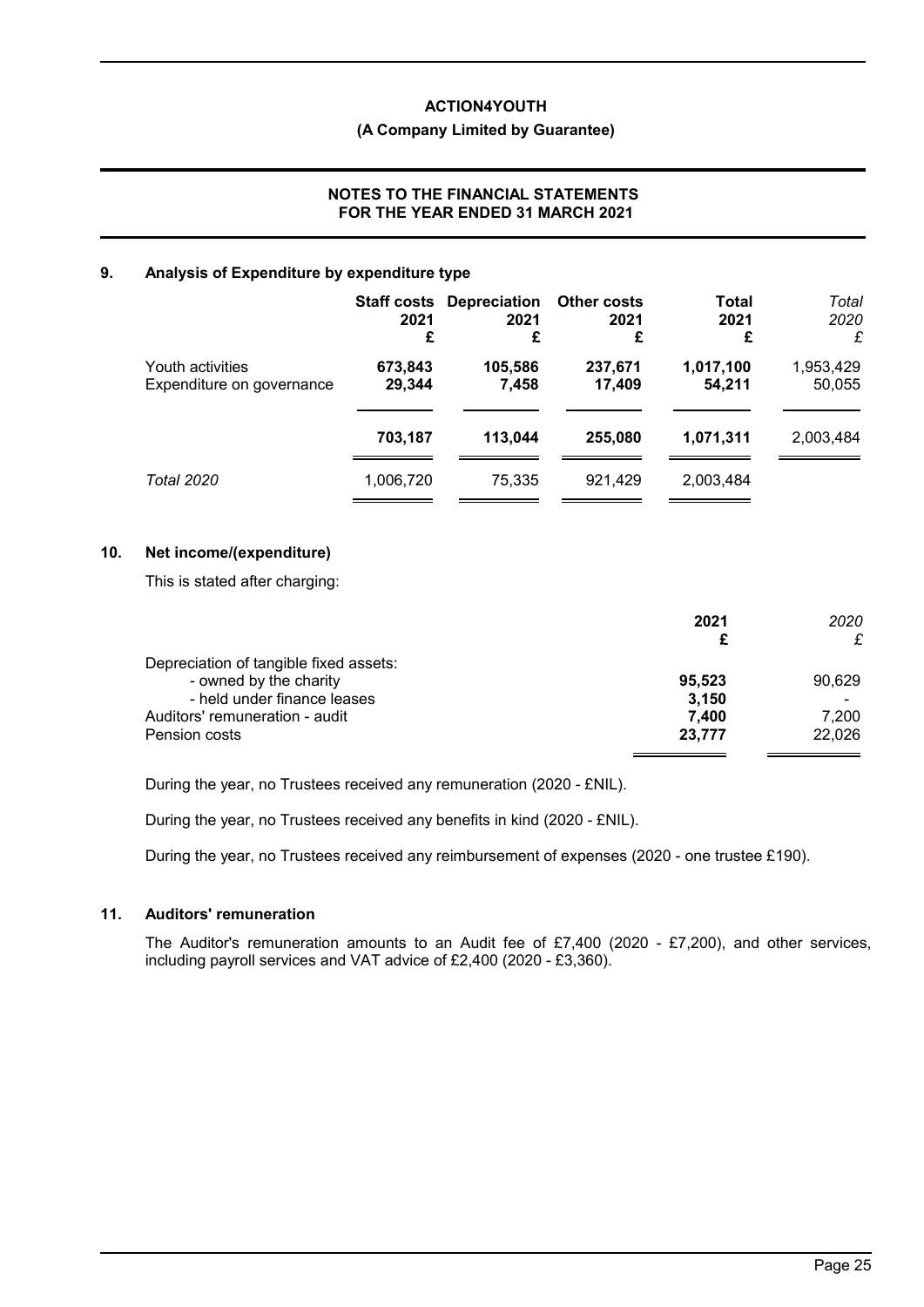### **(A Company Limited by Guarantee)**

### **NOTES TO THE FINANCIAL STATEMENTS FOR THE YEAR ENDED 31 MARCH 2021**

#### **12. Staff costs**

Staff costs were as follows:

|                               | 2021<br>£ | 2020      |
|-------------------------------|-----------|-----------|
| Wages and salaries            | 630,761   | 916,410   |
| Social security costs         | 55,741    | 68,284    |
| Other pension costs (Note 22) | 16,685    | 22,026    |
|                               | 703,187   | 1,006,720 |
|                               |           |           |

The average number of persons employed by the company during the year was as follows:

|                                          | 2021<br>No. | 2020<br>No. |
|------------------------------------------|-------------|-------------|
| Management and admin                     |             | 9           |
| Youth work                               | 9           | 14          |
| Outdoor education                        | 9           | 18          |
|                                          | 25          | 41          |
| The number of higher paid employees was: |             |             |
|                                          | 2021        | 2020        |
|                                          | No.         | No.         |

In the band £60,001 - £70,000 **1** 1

All Trustees/directors and certain senior employees who have authority and responsibility for planning, directing and controlling the activities of the company are considered to be key management personnel. Total remuneration of these individuals is £283,616 (2020 - £218,652). This represents the four members of the senior management team.

# **13. Other finance income**

|                                        | 2021 | 2020 |
|----------------------------------------|------|------|
|                                        |      |      |
| Interest on pension scheme liabilities | 769  | 525  |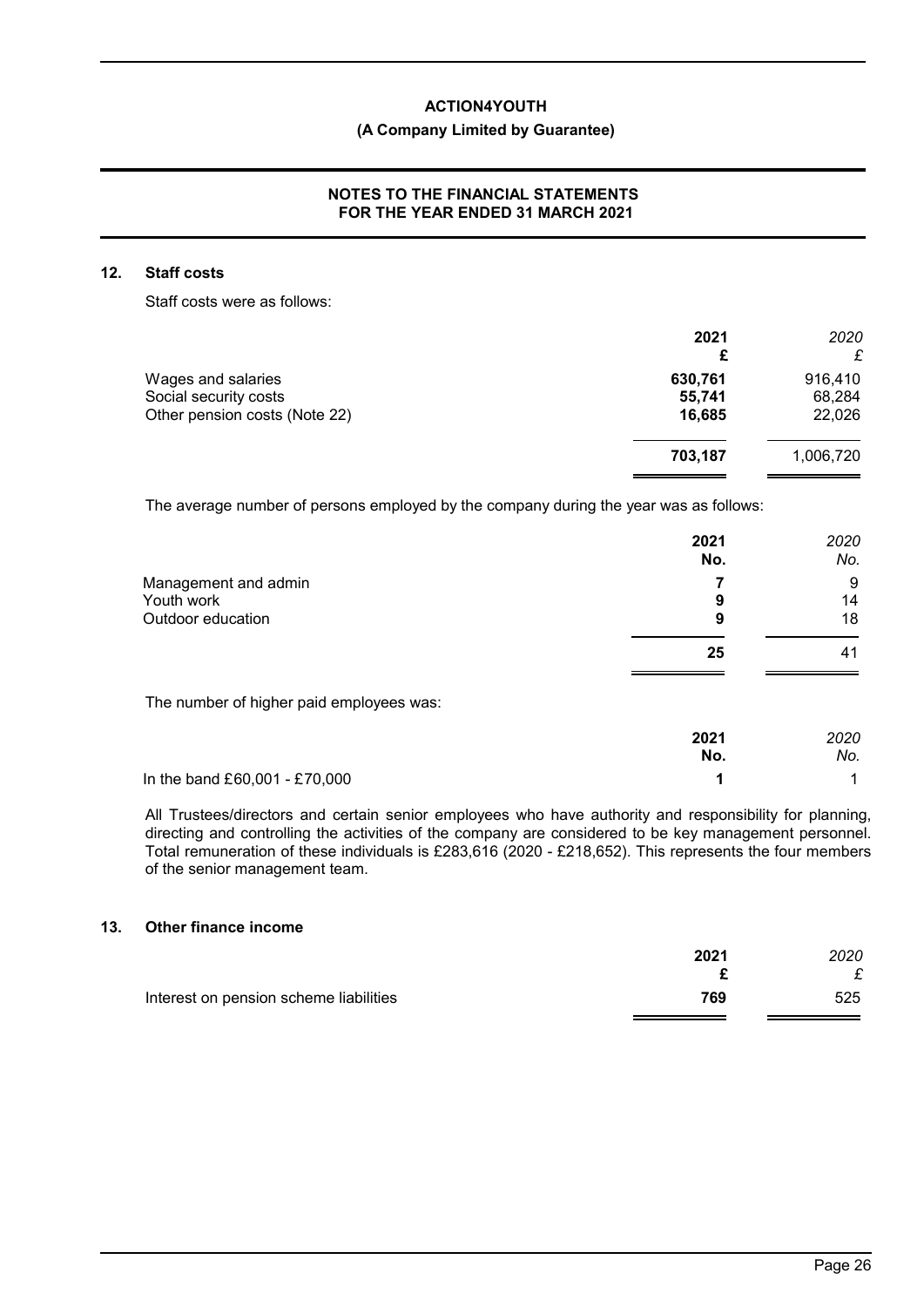# **(A Company Limited by Guarantee)**

### **NOTES TO THE FINANCIAL STATEMENTS FOR THE YEAR ENDED 31 MARCH 2021**

# **14. Tangible fixed assets**

**15. Debtors**

|                                                        | <b>Freehold</b><br>property<br>£ | <b>Plant and</b><br>machinery<br>£ | <b>Motor</b><br>vehicles<br>£ | <b>Office</b><br>equipment<br>£ | Yurt<br>village<br>£ | Total<br>£                      |
|--------------------------------------------------------|----------------------------------|------------------------------------|-------------------------------|---------------------------------|----------------------|---------------------------------|
| Cost                                                   |                                  |                                    |                               |                                 |                      |                                 |
| At 1 April 2020<br>Additions<br><b>Disposals</b>       | 293,717<br>10,000                | 395,883<br>2,656<br>(44, 816)      | 75,024<br>12,600              | 10,228<br>1,128                 | 356,936<br>(3, 252)  | 1,131,788<br>26,384<br>(48,068) |
| At 31 March 2021                                       | 303,717                          | 353,723                            | 87,624                        | 11,356                          | 353,684              | 1,110,104                       |
| <b>Depreciation</b>                                    |                                  |                                    |                               |                                 |                      |                                 |
| At 1 April 2020<br>Charge for the year<br>On disposals | 25,749<br>3,915                  | 194,005<br>43,070<br>(32, 945)     | 30,391<br>15,406              | 7,466<br>1,711                  | 102,661<br>34,571    | 360,272<br>98,673<br>(32, 945)  |
| At 31 March 2021                                       | 29,664                           | 204,130                            | 45,797                        | 9,177                           | 137,232              | 426,000                         |
| Net book value                                         |                                  |                                    |                               |                                 |                      |                                 |
| At 31 March 2021                                       | 274,053                          | 149,593                            | 41,827                        | 2,179                           | 216,452              | 684,104                         |
| At 31 March 2020                                       | 267,968                          | 201,878                            | 44,633                        | 2,762                           | 254,275              | 771,516                         |
|                                                        |                                  |                                    |                               |                                 |                      |                                 |

The net book value of assets held under finance leases or hire purchase contracts, included above, are as follows:

|                                                                  | 2021<br>£                  | 2020<br>£        |
|------------------------------------------------------------------|----------------------------|------------------|
| Motor vehicles                                                   | 9,450                      |                  |
| <b>Debtors</b>                                                   |                            |                  |
|                                                                  | 2021<br>£                  | 2020<br>£        |
| Trade debtors<br>Other debtors<br>Prepayments and accrued income | 44,872<br>41,892<br>10,746 | 191,603<br>9,112 |
|                                                                  | 97,510                     | 200,715          |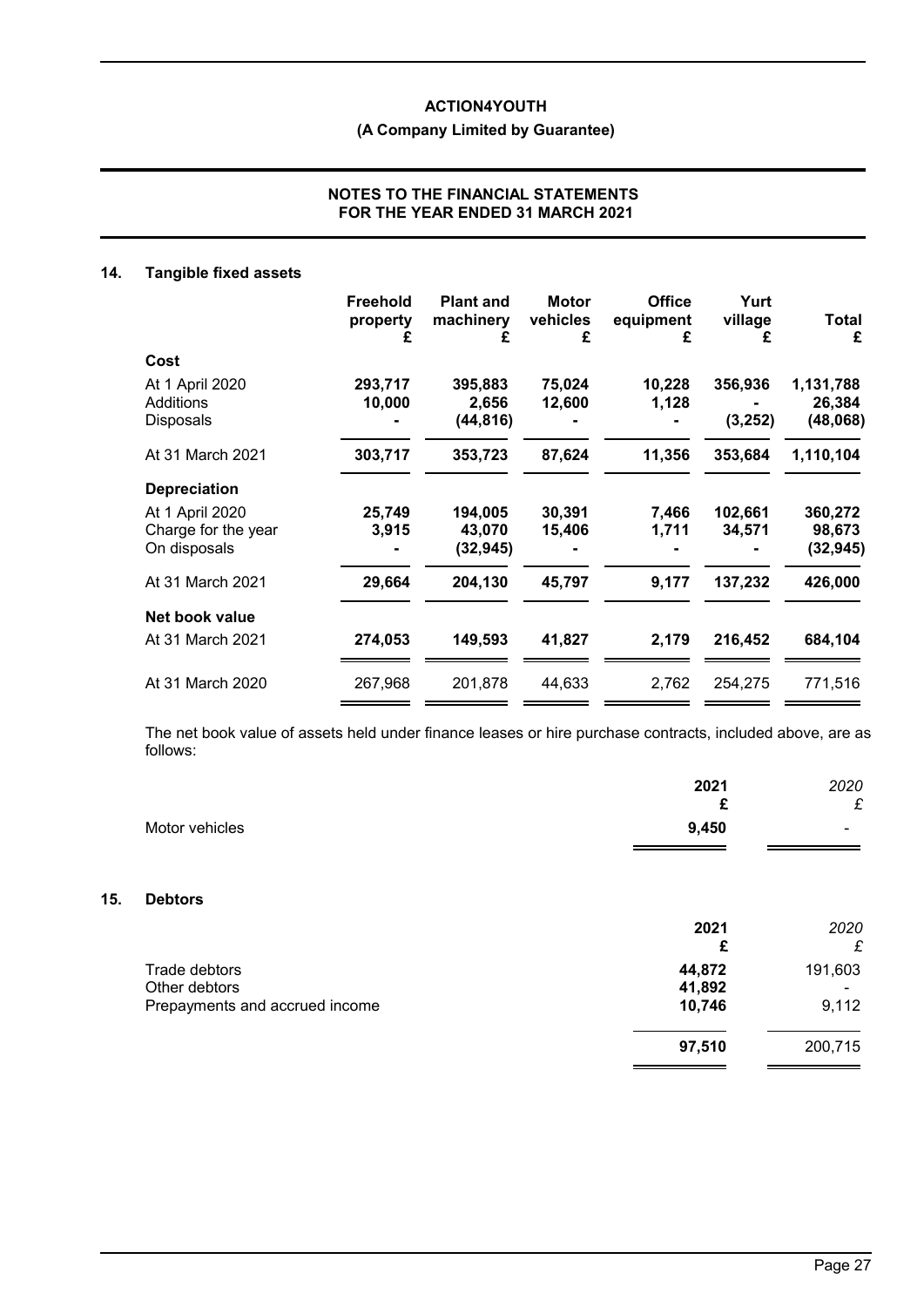**(A Company Limited by Guarantee)**

### **NOTES TO THE FINANCIAL STATEMENTS FOR THE YEAR ENDED 31 MARCH 2021**

# **16. Creditors: Amounts falling due within one year**

|                                                                  | 2021<br>£ | 2020<br>£  |
|------------------------------------------------------------------|-----------|------------|
| Net obligations under finance leases and hire purchase contracts | 5,385     | 4,368      |
| Trade creditors                                                  | 10,371    | 35,859     |
| Other taxation and social security                               | 12,611    | 17,059     |
| Other creditors                                                  | 4,934     | 8,747      |
| Accruals and deferred income                                     | 395,387   | 370,993    |
|                                                                  | 428,688   | 437,026    |
| Deferred income (including figure for more than one year)        |           | £          |
| Deferred income at 1 April 2020                                  |           | 456,166    |
| Resources deferred during the year                               |           | 348,883    |
| Amounts released from previous years                             |           | (344, 385) |
| Deferred income at 31 March 2021                                 |           | 460,664    |
|                                                                  |           |            |

# **17. Creditors: Amounts falling due after more than one year**

|                                                                                     | 2021            | 2020<br>£        |
|-------------------------------------------------------------------------------------|-----------------|------------------|
| Net obligations under finance leases and hire purchase contracts<br>Deferred income | 9,432<br>89.642 | 8.736<br>104,175 |
|                                                                                     | 99.074          | 112.911          |

Obligations under finance leases and hire purchase contracts, included above, are payable as follows:

|                            | 2021  | 2020  |
|----------------------------|-------|-------|
|                            |       | £     |
| Between one and five years | 9,432 | 8,736 |
|                            |       |       |

The hire purchase balances are secured on the assets that they relate to.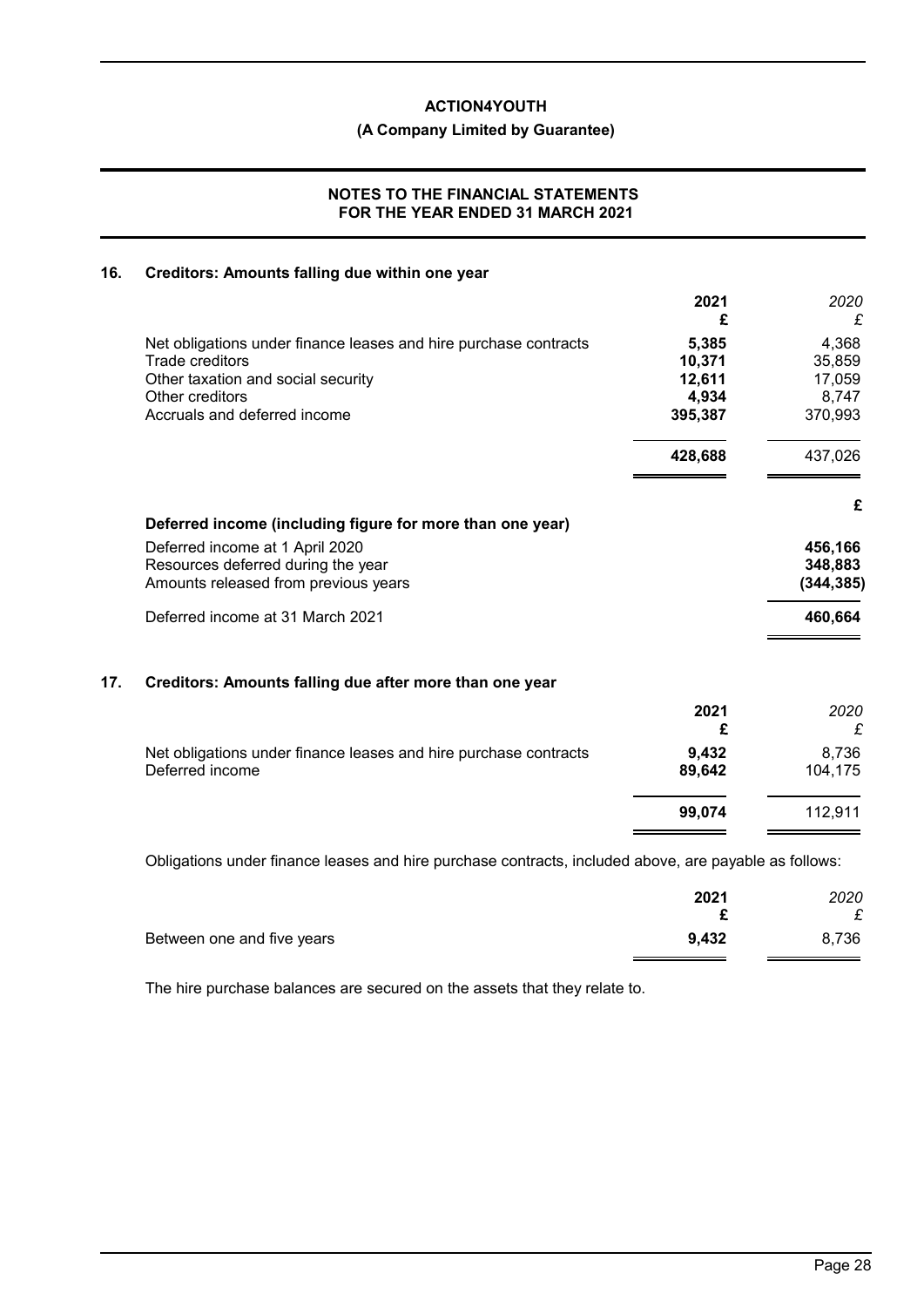**(A Company Limited by Guarantee)**

### **NOTES TO THE FINANCIAL STATEMENTS FOR THE YEAR ENDED 31 MARCH 2021**

#### **18. Statement of funds**

#### **Statement of funds - current year**

|                                                   | <b>Balance at</b><br>1 April 2020<br>£ | Income<br>£        | <b>Expenditure</b><br>£ | Gains<br>£ | <b>Balance at</b><br>31 March<br>2021<br>£ |
|---------------------------------------------------|----------------------------------------|--------------------|-------------------------|------------|--------------------------------------------|
| <b>Designated funds</b>                           |                                        |                    |                         |            |                                            |
| Development fund<br>Richard Swann Bursary fund    | 14,800<br>775                          |                    |                         |            | 14,800<br>775                              |
|                                                   | 15,575                                 |                    |                         |            | 15,575                                     |
| <b>General funds</b>                              |                                        |                    |                         |            |                                            |
| General Funds - all funds<br>Caldecotte Xperience | 199,242<br>462,775                     | 880,387<br>193,090 | (587,791)<br>(457, 595) | (987)      | 490,851<br>198,270                         |
|                                                   | 662,017                                | 1,073,477          | (1,045,386)             | (987)      | 689,121                                    |
| <b>Total Unrestricted funds</b>                   | 677,592                                | 1,073,477          | (1,045,386)             | (987)      | 704,696                                    |
| <b>Restricted funds</b>                           |                                        |                    |                         |            | <b>Delega</b> -                            |

|                          | <b>Balance at</b> |           |                    |                | Dalalice al<br>31 March |
|--------------------------|-------------------|-----------|--------------------|----------------|-------------------------|
|                          | 1 April 2020      |           | Income Expenditure | Gains<br>£     | 2021<br>£               |
| Caldecotte Property Fund | 193,066           | 10,000    | (25, 925)          | $\blacksquare$ | 177.141                 |
| Total of funds           | 870.658           | 1,083,477 | (1,071,311)        | (987)          | 881,837                 |

The designated funds are as follows:

The Development Fund was created to anticipate development of the work of Action4Youth.

The Richard Swan Bursary Fund is to provide books for young people going into further education.

All restricted funds have arisen from grants, donations or contract income being received for specific purposes. Sufficient resources are held in an appropriate form to enable each fund to be applied in accordance with anyrestrictions imposed:

The Caldecotte Property Fund relates to funds invested in the freehold property in which the company has a 38% interest, including the George Amey Centre.

The Longrigg Property Fund related to funds invested in the freehold property in which the company has a no further interest after being sold during the prior year.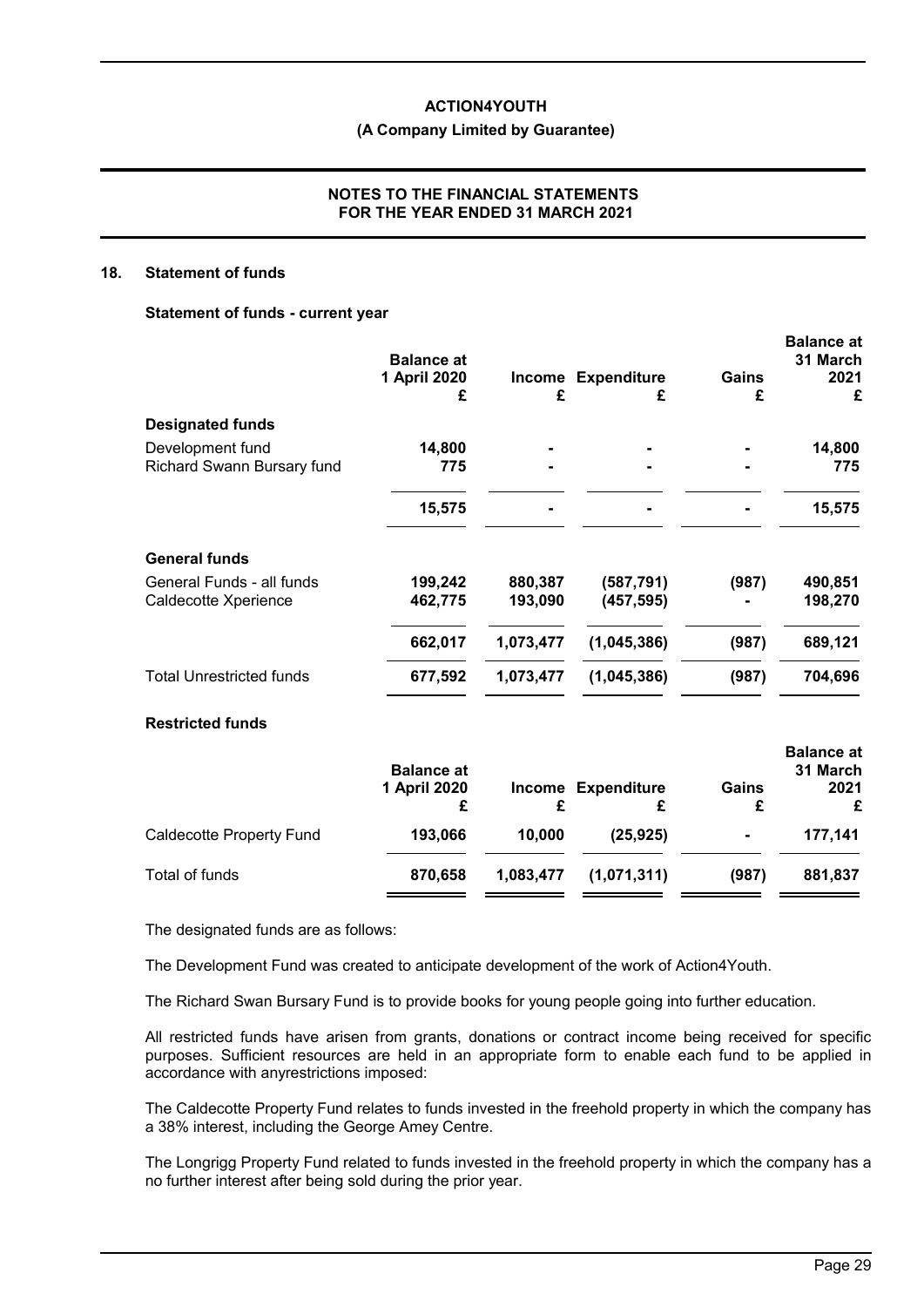# **(A Company Limited by Guarantee)**

### **NOTES TO THE FINANCIAL STATEMENTS FOR THE YEAR ENDED 31 MARCH 2021**

### **18. Statement of funds (continued)**

Transfers during the prior year were due to the sale of the Longrigg property, with all balances transferring back into the general funds, as agreed with Milton Keynes Council.

### **Statement of funds - prior year**

|                                            | <b>Balance</b> at<br>1 April 2019<br>£ | Income<br>£ | Expenditure<br>£ | <b>Transfers</b><br>in/out<br>£ | Gains<br>£ | <b>Balance</b> at<br>31 March<br>2020<br>£ |
|--------------------------------------------|----------------------------------------|-------------|------------------|---------------------------------|------------|--------------------------------------------|
| <b>Designated funds</b>                    |                                        |             |                  |                                 |            |                                            |
| Development fund<br><b>Richard Swann</b>   | 14,800                                 |             |                  |                                 |            | 14,800                                     |
| <b>Bursary fund</b>                        | 775                                    |             |                  |                                 |            | 775                                        |
|                                            | 15,575                                 |             |                  |                                 |            | 15,575                                     |
| <b>General funds</b>                       |                                        |             |                  |                                 |            |                                            |
| General Funds - all<br>funds<br>Caldecotte | 265,619                                | 1,082,871   | (1, 247, 625)    | 97,449                          | 928        | 199,242                                    |
| Xperience                                  | 278,658                                | 906,644     | (722, 527)       |                                 |            | 462,775                                    |
| Longrigg<br><b>Residential Centre</b>      | 45,820                                 |             | (7,386)          | (38, 434)                       |            |                                            |
|                                            | 590,097                                | 1,989,515   | (1,977,538)      | 59,015                          | 928        | 662,017                                    |
| <b>Total Unrestricted</b><br>funds         | 605,672                                | 1,989,515   | (1,977,538)      | 59,015                          | 928        | 677,592                                    |
| <b>Restricted funds</b>                    |                                        |             |                  |                                 |            |                                            |

|                                  | <b>Balance</b> at<br>1 April 2019<br>£ | Income<br>£ | Expenditure<br>£ | Transfers<br>in/out<br>£ | Gains<br>£ | <b>Balance</b> at<br>31 March<br>2020<br>£ |
|----------------------------------|----------------------------------------|-------------|------------------|--------------------------|------------|--------------------------------------------|
| Caldecotte                       |                                        |             |                  |                          |            |                                            |
| <b>Property Fund</b>             | 209,012                                | 10,000      | (25, 946)        |                          |            | 193,066                                    |
| <b>Longrigg Property</b><br>Fund | 34,754                                 | 24,261      |                  | (59, 015)                |            |                                            |
|                                  | 243,766                                | 34,261      | (25, 946)        | (59, 015)                |            | 193,066                                    |
| Total of funds                   | 849,438                                | 2,023,776   | (2,003,484)      | -                        | 928        | 870,658                                    |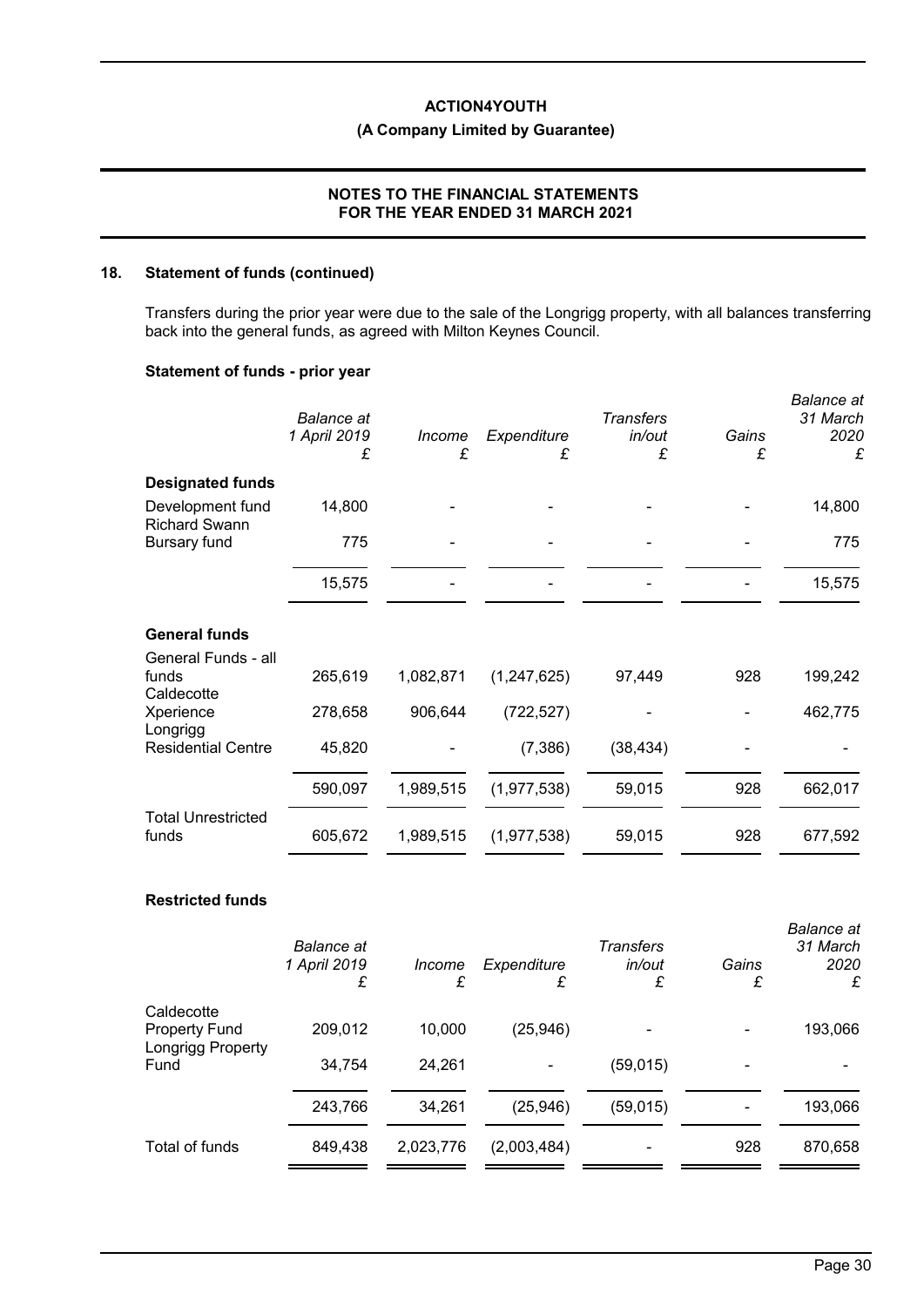# **(A Company Limited by Guarantee)**

# **NOTES TO THE FINANCIAL STATEMENTS FOR THE YEAR ENDED 31 MARCH 2021**

# **18. Statement of funds (continued)**

### **Summary of funds - current year**

|                         | <b>Balance at</b> |                |                                |                | <b>Balance at</b><br>31 March |
|-------------------------|-------------------|----------------|--------------------------------|----------------|-------------------------------|
|                         | 1 April 2020<br>£ | £              | <b>Income Expenditure</b><br>£ | Gains<br>£     | 2021<br>£                     |
| Designated funds        | 15,575            | $\blacksquare$ | $\blacksquare$                 |                | 15,575                        |
| General funds           | 662,017           | 1,073,477      | (1,045,386)                    | (987)          | 689,121                       |
|                         | 677,592           | 1,073,477      | (1,045,386)                    | (987)          | 704,696                       |
| <b>Restricted funds</b> | 193,066           | 10,000         | (25, 925)                      | $\blacksquare$ | 177,141                       |
|                         | 870,658           | 1,083,477      | (1,071,311)                    | (987)          | 881,837                       |

# **Summary of funds - prior year**

|                                   | Balance at<br>1 April 2019<br>£ | <i>Income</i><br>£  | Expenditure<br>£         | Transfers<br>in/out<br>£ | Gains<br>£ | <b>Balance</b> at<br>31 March<br>2020<br>£ |
|-----------------------------------|---------------------------------|---------------------|--------------------------|--------------------------|------------|--------------------------------------------|
| Designated funds<br>General funds | 15,575<br>590,097               | 1,989,515           | (1, 977, 538)            | 59,015                   | 928        | 15,575<br>662,017                          |
| <b>Restricted funds</b>           | 605,672<br>243,766              | 1,989,515<br>34,261 | (1,977,538)<br>(25, 946) | 59,015<br>(59, 015)      | 928        | 677,592<br>193,066                         |
|                                   | 849,438                         | 2,023,776           | (2,003,484)              |                          | 928        | 870,658                                    |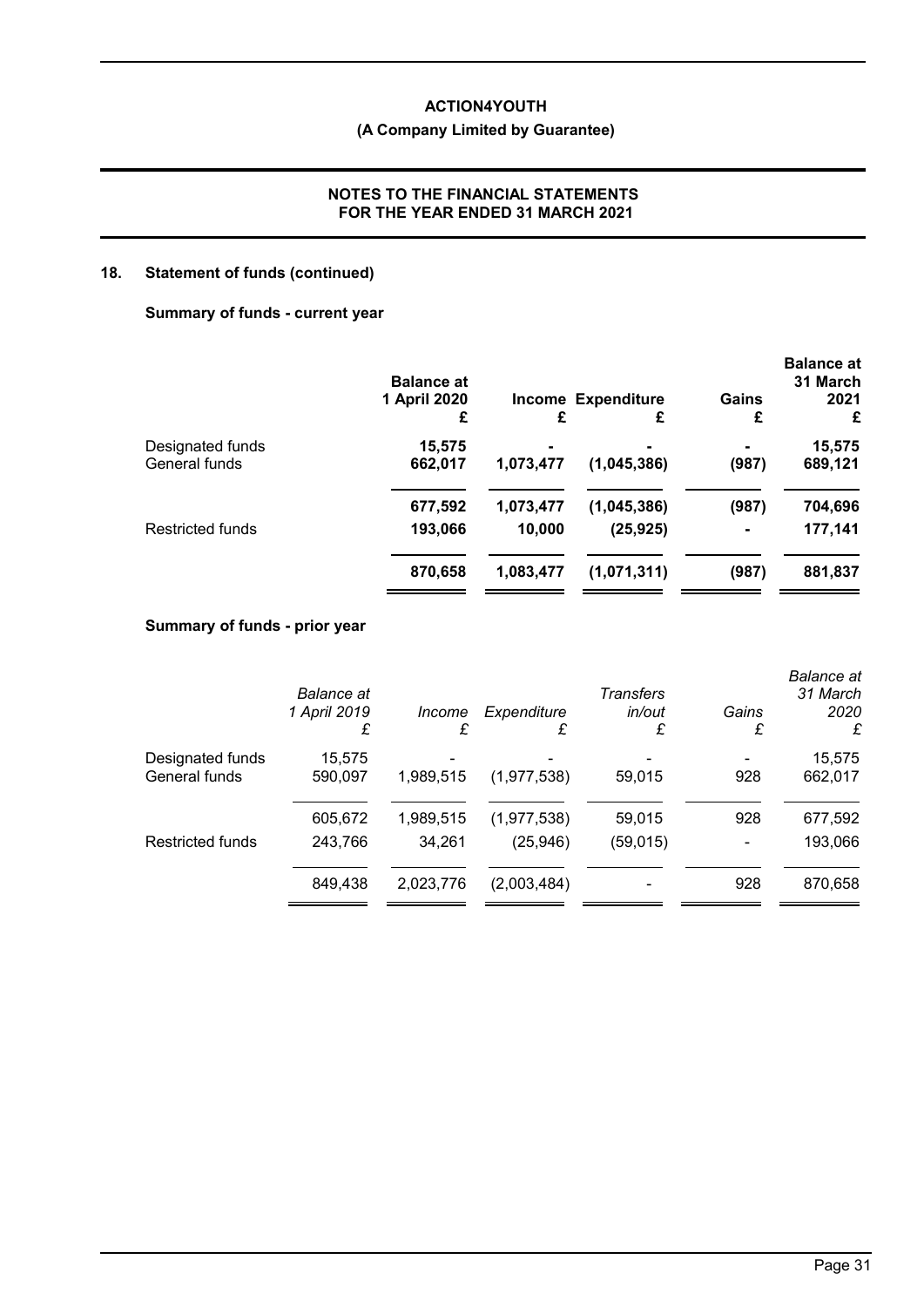# **(A Company Limited by Guarantee)**

### **NOTES TO THE FINANCIAL STATEMENTS FOR THE YEAR ENDED 31 MARCH 2021**

# **19. Analysis of net assets between funds**

#### **Analysis of net assets between funds - current year**

|                                                                                                                                                                  | <b>Unrestricted</b><br>funds<br>2021<br>£                  | <b>Restricted</b><br>funds<br>2021<br>£ | Total<br>funds<br>2021<br>£                                 |
|------------------------------------------------------------------------------------------------------------------------------------------------------------------|------------------------------------------------------------|-----------------------------------------|-------------------------------------------------------------|
| Tangible fixed assets<br><b>Current assets</b><br>Creditors due within one year<br>Creditors due in more than one year<br>Provisions for liabilities and charges | 390,739<br>754,362<br>(312, 464)<br>(99, 074)<br>(28, 867) | 293,365<br>(116, 224)                   | 684,104<br>754,362<br>(428, 688)<br>(99, 074)<br>(28, 867)  |
|                                                                                                                                                                  | 704,696                                                    | 177,141                                 | 881,837                                                     |
| Analysis of net assets between funds - prior year                                                                                                                |                                                            |                                         |                                                             |
|                                                                                                                                                                  | Unrestricted<br>funds<br>2020<br>£                         | Restricted<br>funds<br>2020<br>£        | Total<br>funds<br>2020<br>£                                 |
| Tangible fixed assets<br><b>Current assets</b><br>Creditors due within one year<br>Creditors due in more than one year<br>Provisions for liabilities and charges | 441,946<br>683,283<br>(300,523)<br>(112, 911)<br>(34, 203) | 329,568<br>(136, 502)                   | 771,514<br>683,283<br>(437, 025)<br>(112, 911)<br>(34, 203) |
|                                                                                                                                                                  | 677,592                                                    | 193,066                                 | 870,658                                                     |

# **20. Reconciliation of net movement in funds to net cash flow from operating activities**

|                                                                    | 2021<br>£ | 2020<br>£ |
|--------------------------------------------------------------------|-----------|-----------|
| Net income for the year (as per Statement of Financial Activities) | 12,166    | 20,292    |
| <b>Adjustment for:</b>                                             |           |           |
| Depreciation charges                                               | 98,673    | 90,629    |
| Gains on investments                                               |           | 928       |
| Loss/(profit) on the sale of fixed assets                          | 14,371    | (24, 261) |
| Decrease/(increase) in debtors                                     | 103,205   | (44, 820) |
| (Decrease)/increase in creditors                                   | (22, 174) | 62.033    |
| Defined benefit pension scheme adjustment                          | (5, 336)  | (7, 289)  |
| Net cash provided by operating activities                          | 200,905   | 97,512    |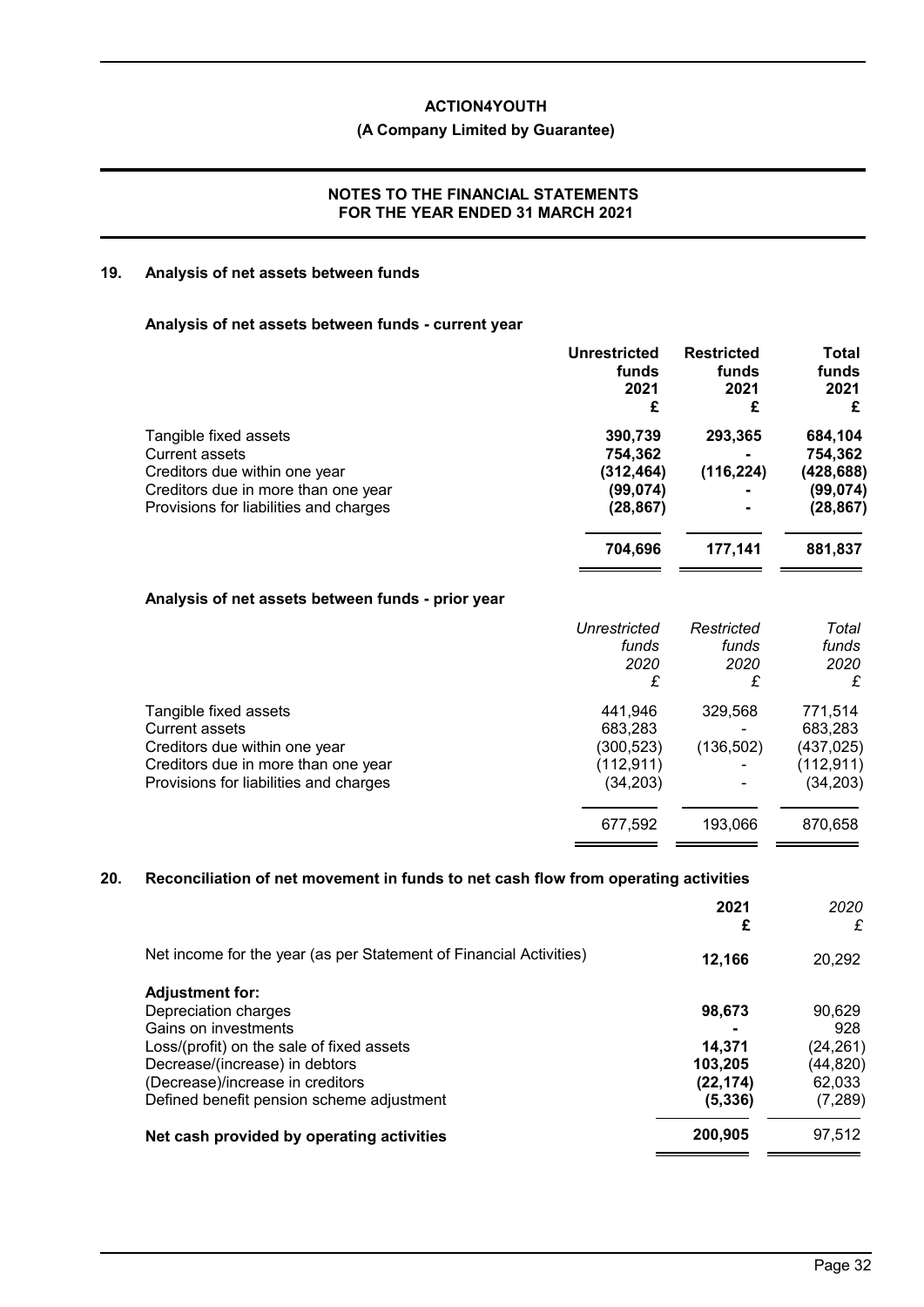#### **(A Company Limited by Guarantee)**

### **NOTES TO THE FINANCIAL STATEMENTS FOR THE YEAR ENDED 31 MARCH 2021**

### **21. Analysis of cash and cash equivalents**

|              | 2021<br>£ | 2020<br>£ |
|--------------|-----------|-----------|
| Cash in hand | 656,852   | 482,567   |
| Total        | 656,852   | 482,567   |

#### **22. Pension commitments**

The charitable company operates a Defined benefit pension scheme.

Action4Youth participates in The Pensions Trust's Growth Plan (the Plan). The Plan is funded and is not contracted-out of the State scheme. The Plan is a multi-employer pension plan.

Contributions paid into the Plan up to and including September 2001 were converted to defined amounts of pension payable from Normal Retirement Date. From October 2001 contributions were invested in personal funds which have a capital guarantee and which are converted to pension on retirement, either within the Plan or by the purchase of an annuity.

The rules of the Plan give the Trustee the power to require employers to pay additional contributions in order to ensure that the statutory funding objective under the Pensions Act 2004 is met. The statutory funding objective is that a pension scheme should have sufficient assets to meet its past service liabilities, known as Technical Provisions.

As at the balance sheet date, Action4Youth had one active member of the Plan. Action4Youth has closed the Plan to new entrants.

The charity has calculated the deficit under the net present value of future cash flows method, permitted under FRS 102, the deficit of the pension scheme is £28,867 is materially correct.

The contributions made for the year ended 31 March 2021 were £30,869 (2020 - £28,912) of which £7,092 (2020 - £6,886) were deficit payments. Therefore the charge to the Statement of Financial Activities is £23,777 (2020 - £22,026).

Principal actuarial assumptions at the Balance sheet date (expressed as weighted averages) :

|                           | 2021  | 2020  |
|---------------------------|-------|-------|
| Discount rate at 31 March | 0.66% | 2.53% |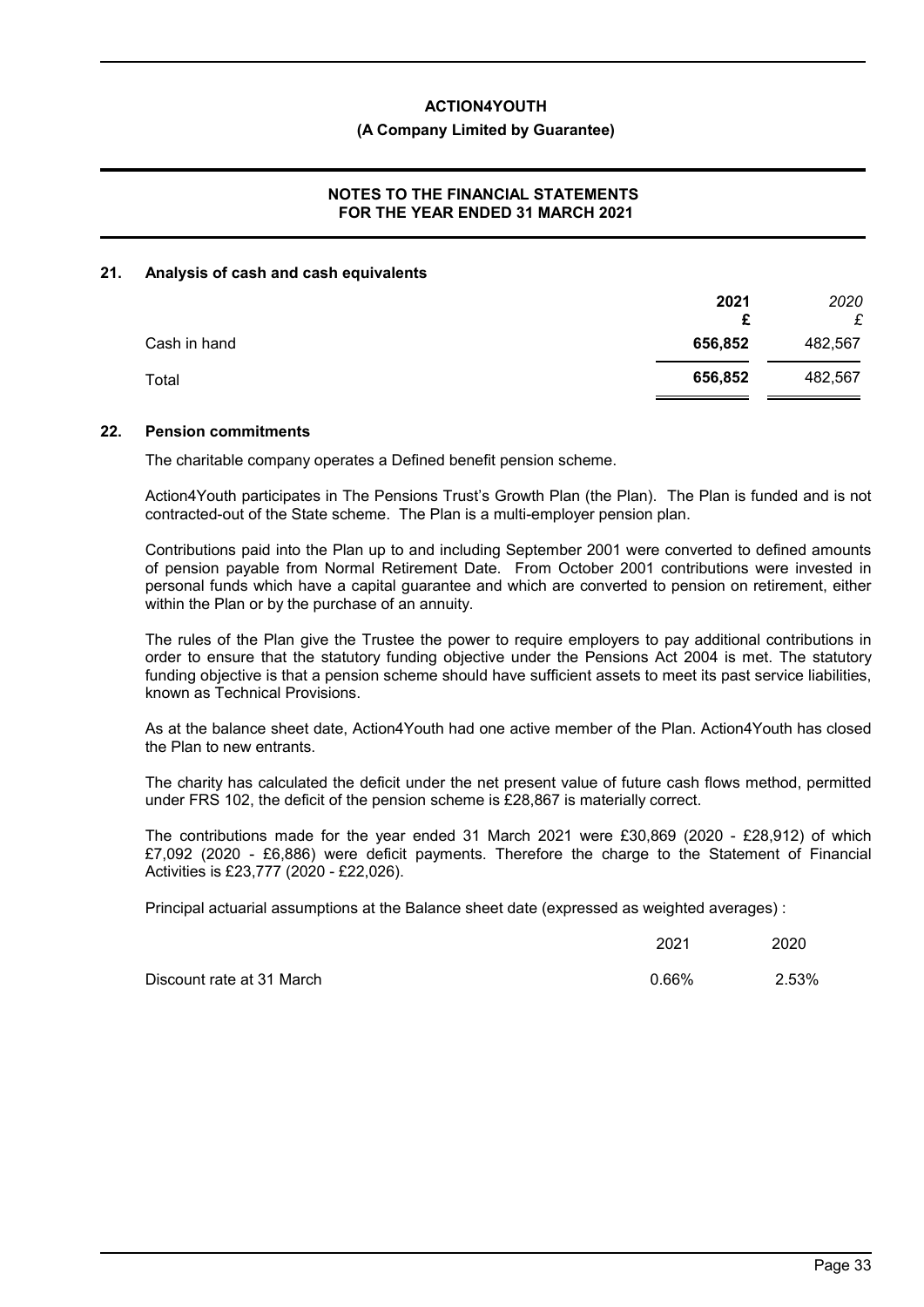### **(A Company Limited by Guarantee)**

# **NOTES TO THE FINANCIAL STATEMENTS FOR THE YEAR ENDED 31 MARCH 2021**

# **22. Pension commitments (continued)**

| Value of scheme assets and liabilities | 2021<br>£ | 2020<br>£ |
|----------------------------------------|-----------|-----------|
| Net pension liability                  | 28,867    | 34,203    |
|                                        | 2021<br>£ | 2020<br>£ |
| Movements in deficit during the year:  |           |           |
| Deficit in scheme at beginning of year | 34,203    | 41,492    |
| Interest expense                       | 769       | 525       |
| Contributions                          | (7,092)   | (6,886)   |
| Actuarial (gain)/loss                  | 987       | (928)     |
| Deficit in scheme at end of year       | 28,867    | 34,203    |

# **23. Operating lease commitments**

At 31 March 2021 the total of the Charity's future minimum lease payments under non-cancellable operating leases was:

|                         | 2021<br>£ | 2020<br>£ |
|-------------------------|-----------|-----------|
| <b>Amounts payable:</b> |           |           |
| Within 1 year           | 33,441    | 46,279    |
| Between 1 and 5 years   | 105,379   | 119,009   |
| After more than 5 years | 247,758   | 247,758   |
| Total                   | 386,578   | 413,046   |
|                         |           |           |

### **24. Post balance sheet events**

The company has been impacted pre and post year end as a result of COVID-19. Currently the extent of the financial impact is uncertain but the company is confident that with the various government support schemes it will be able to minimise the financial impact during 2021/2022 and is still therefore considered to be a going concern.

# **25. Controlling party**

The Trustees believe that there is no ultimate controlling party.